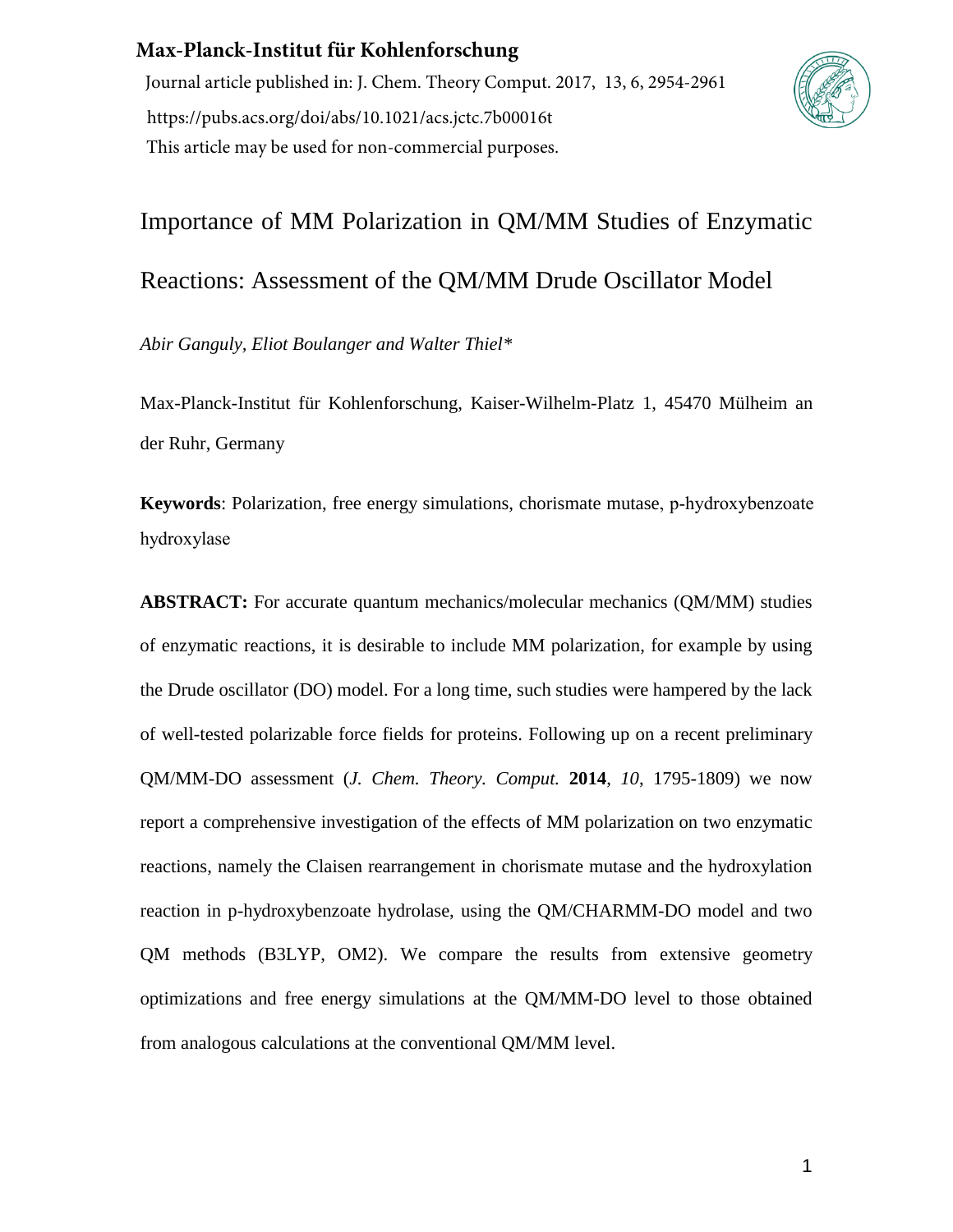#### **1. Introduction**

Quantum mechanics/molecular mechanics (QM/MM) approaches have emerged as the method of choice for modeling enzymatic processes. They have been applied with great success to obtain qualitative insights into reaction mechanisms and to provide quantitative predictions of observables for comparison with experiment.<sup>1-6</sup> QM/MM calculations of enzymatic reactions commonly treat the QM region with first-principles methods, while describing the MM region by a classical additive force field. One of the approximations in this standard QM/MM formalism is the use of a fixed-point charge representation of the MM atoms offered by the additive MM force fields. There is evidence that inclusion of MM polarization effects induced by the QM electron density can be important in the QM/MM treatment of enzymatic reactions, particularly if the reaction involves negatively charged or very polar species.<sup>5</sup>

Efforts to include explicit polarization at the MM level have been ongoing since the pioneering QM/MM model study of Warshel and Levitt in 1976, $^7$  in which MM polarization was incorporated using a point dipole approach. Over the next decades, several other treatments of MM polarization have been proposed, including techniques based on induced dipoles,  $8-12$  fluctuating charges,  $13-15$  and Drude oscillators (DOs).  $16-21$  In the latter approach, adopted in this study, a mobile charge, referred to as the Drude particle (DP), is connected to a polarizable MM atom by means of a short harmonic spring. The total charge of the MM atom-DP pair is conserved by placing an equal and opposite charge on the MM nucleus. The MM atom-DP dipole thus created responds to changes in the electrostatic environment of the MM atom, thus giving rise to polarization.

In the past, QM/MM studies with polarizable MM regions were performed with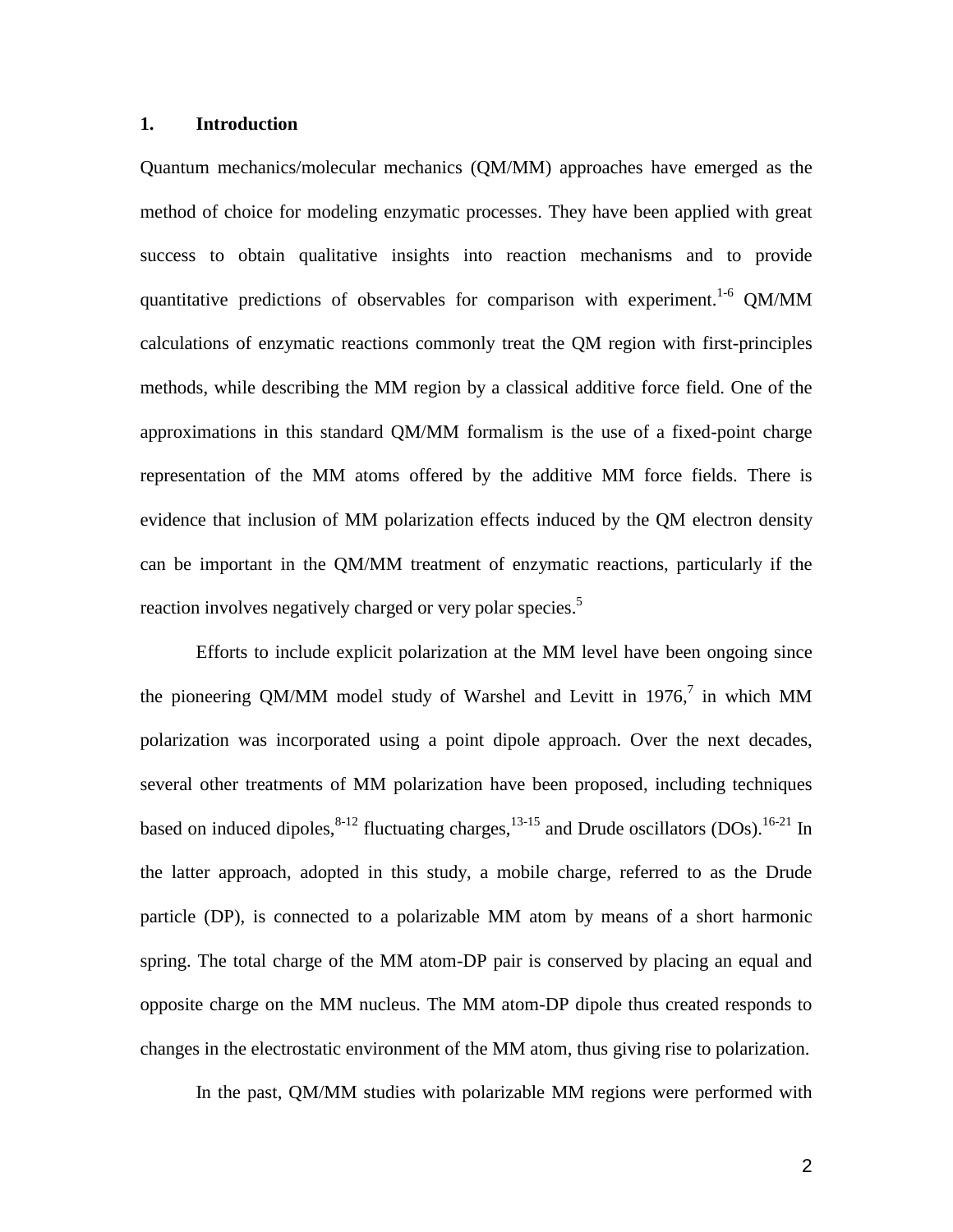special-purpose polarizable protein force fields. Apart from the pioneering work of Warshel and Levitt,<sup>7</sup> we note that Illingworth et al. used an induced-charge model of MM polarization<sup>22</sup> to study the Claisen rearrangement catalyzed by chorismate mutase;<sup>23</sup> they reported a significant lowering of the total energy of the stationary points upon inclusion of MM polarization, but the energy barrier of the reaction remained essentially unchanged since the reactant and transition state were equally stabilized. Systematic QM/MM studies of the effect of MM polarization in enzymatic reactions have been hindered by the lack of well-tested polarizable force fields (PFFs) for proteins. Over the past few years, the intense efforts in the area of PFF development have led to the release of highly optimized PFFs, such as the AMOEBA force field<sup>12</sup> based on dynamically fluctuating charges and the CHARMM-DO force field based on the DO model.<sup>24</sup>

The DO model is particularly suited for QM/MM implementation as it retains the point charge description of an additive MM force field. In our laboratory we have implemented the DO model into the QM/MM framework, initially using the GROMOS charge-on-spring force field,<sup>25</sup> and more recently using the CHARMM-DO force field.<sup>26,27</sup> We have reported a preliminary assessment of the QM/CHARMM-DO model for the reactions catalyzed by the enzymes chorismate mutase (CM) and phydroxybenzoate hydroxylase (PHBH) based on QM/MM-DO single-point calculations at QM/MM-optimized geometries, which indicated that MM polarization affects the energy barrier by 5-15% in CM and 5-20% in PHBH.<sup>26,27</sup>

In this study, we perform a more comprehensive examination of the effects of MM polarization in QM/MM studies of enzymatic reactions, again using the CM- and PHBH-catalyzed reactions as representative examples. We generate potential energy

3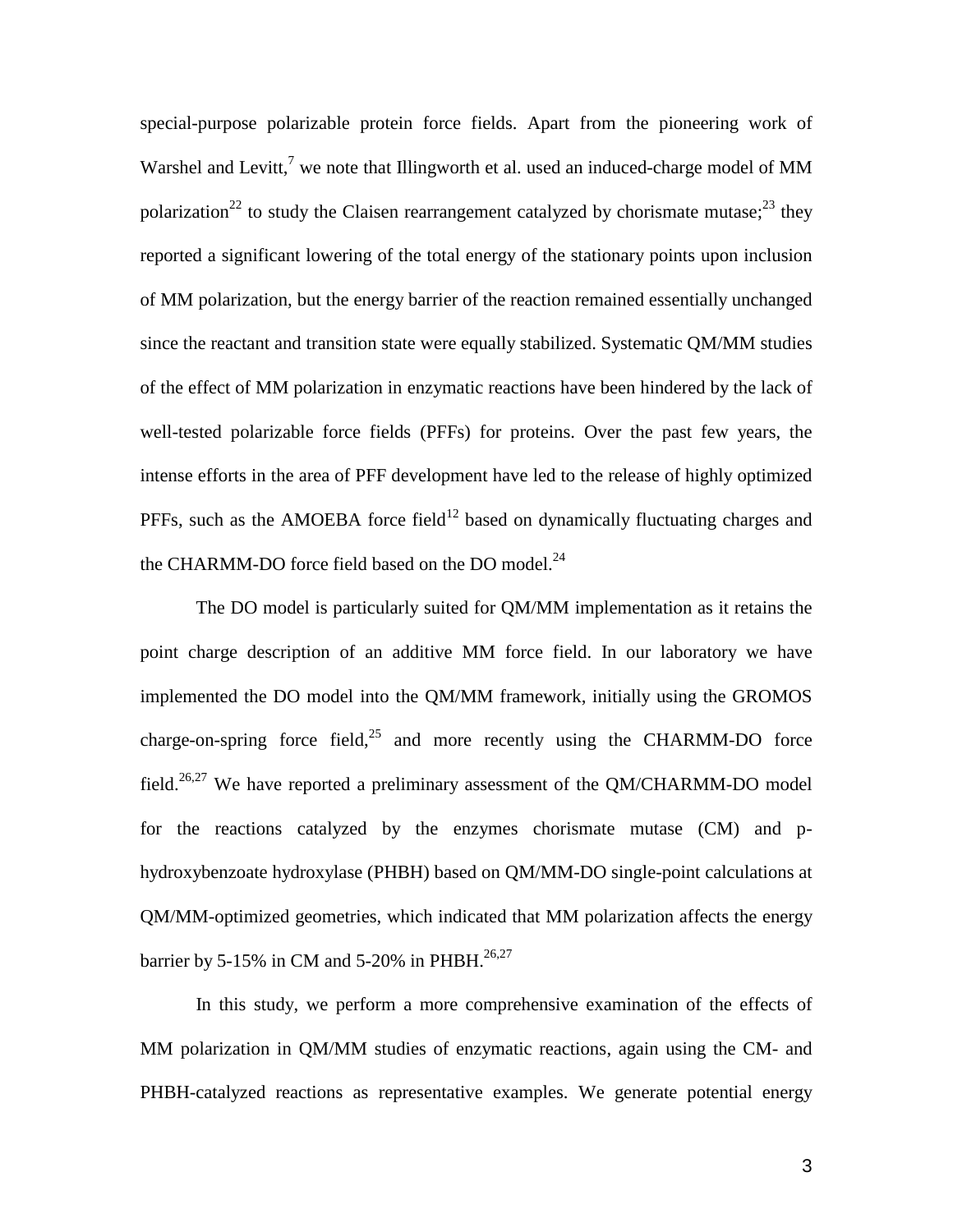profiles and free energy profiles for these catalytic reactions through exhaustive geometry optimizations and free energy simulations, respectively. We compare the results obtained with the QM/MM-DO model to those obtained from analogous calculations with the conventional QM/MM model. For both enzymes, inclusion of MM polarization leads to an increase in the computed energy and free energy barriers, which is more pronounced for PHBH than CM, presumably because the PHBH-catalyzed reaction involves significant charge transfer. To our knowledge, these findings offer the first systematic assessment of PFF effects in QM/MM studies of enzymatic reactions.

#### **2. Methods**

The theory underlying the Drude model and the details of its implementation in a QM/MM framework have been described previously.<sup>26,27</sup> Here we only recapitulate the main features. The classical Drude model aims at simulating electronic polarizability at MM level.<sup>16</sup> It consists of adding two equal and opposite charges to every polarizable atom, one of which is positioned at the atomic nucleus, while the other, referred to as the Drude particle (DP), is linked to the atom by a short harmonic spring, and is free to move.<sup>21,28</sup> The induced atomic dipole,  $m$ , is expressed as

$$
m = aE
$$

where  $E$  is the electric field and  $\partial$  is the atomic polarizability, which is related to the charge on the DP,  $q$ , and the force constant,  $k$ , of the spring according to

$$
\mathcal{A} = \frac{q^2}{k}
$$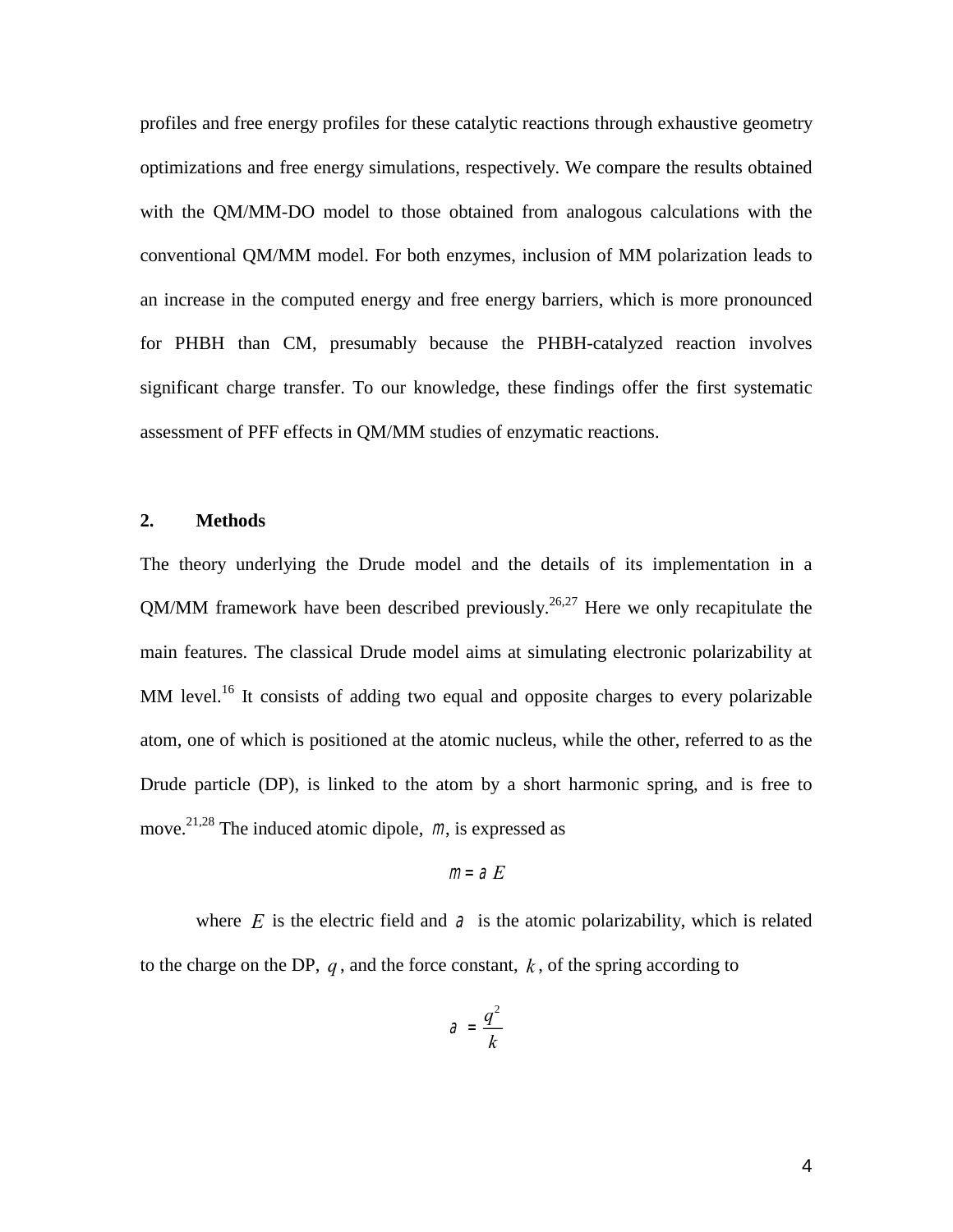In additive force fields, the 1,2 and 1,3 nonbonded interactions are typically ignored, while 1,4 interactions are often scaled to reproduce correct electrostatics.<sup>29,30</sup> For PFFs, the 1,2 and 1,3 induced dipole interactions are crucially important for obtaining proper molecular polarizabilities.<sup>24</sup> In the CHARMM-DO force field, these interactions are taken into account using the Thole approach.<sup>31</sup> The force field also has provisions for lone pairs (LPs), which not only provides a better description of the fixed charge distribution, but also allows the modeling of anisotropic polarizability.<sup>32</sup> LPs are represented as additional point charges that are rigidly linked to the polarizable atoms.

In the QM/MM framework, the DPs and LPs are incorporated in the QM computations in a similar fashion as standard MM point charges; i.e. by adding oneelectron integral terms to the QM Hamiltonian.<sup>25-27</sup> To simultaneously converge the DP positions and the QM energy, a dual self-consistent field (SCF) approach is employed that includes the following: (a) a full QM computation in the fixed field of MM point charges, DPs and LPs; (b) updating the DP positions based on the QM wave function; and (c) iterating between (a) and (b) until the QM energy and the DP positions are converged with respect to each other. $26,27$ 

#### **3. Computational Details**

The potential energy profiles for the CM- and PHBH-catalyzed reactions were obtained using both the QM/MM-DO model and the conventional additive QM/MM model; the latter will be labeled as QM/MM-ADD in the following to avoid confusion. The energy profiles were calculated through extensive geometry optimizations along suitably chosen reaction coordinates (see Results section and Supporting Information for further details).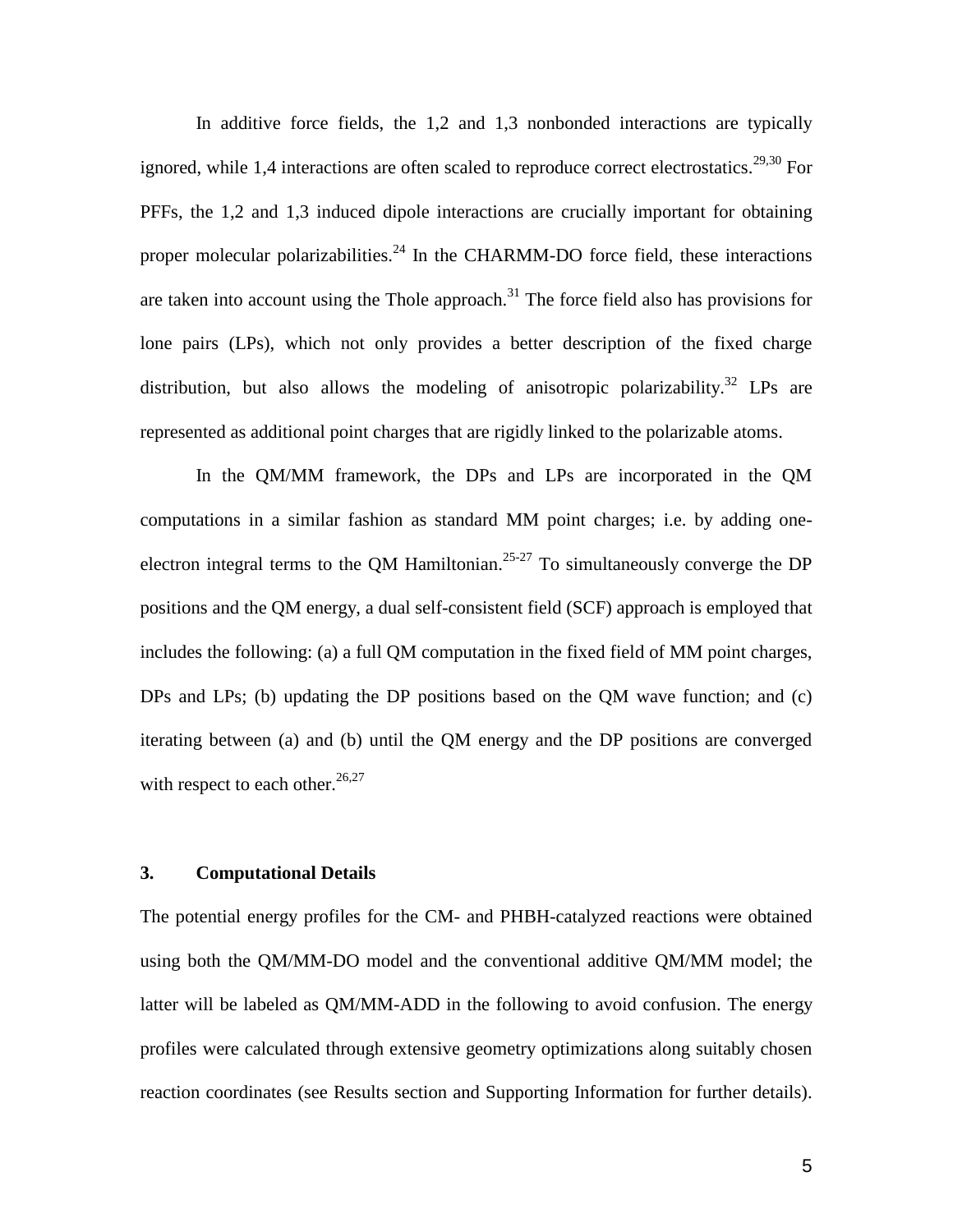The optimizations were performed in hybrid delocalized internal coordinates using the HDLCOpt optimizer available in ChemShell. $^{33}$ 

The free energy simulations for the CM- and PHBH-catalyzed reactions were carried out using a recently developed enhanced sampling technique, the finite temperature string method.<sup>34</sup> The underlying theory and applications of this method have been detailed in several recent studies.<sup>35-38</sup> Hence we outline the method only briefly here. A reaction pathway is approximated as a curve passing through the reduced dimensions of a few important reaction coordinates (RCs) that characterize the reaction. Starting from an initial guess, the curve is divided into a series of equally spaced images, each of which corresponds to certain specific values of the RCs. At each image, short trajectories are propagated with the RCs harmonically restrained to their current values. The positions of the images are updated based on the mean values of the RCs calculated from the respective MD trajectories, and a new curve is constructed connecting the new images. This procedure of updating the curve based on restrained dynamics is repeated until convergence is achieved, that is when the RMSD between the curves from successive iterations has dropped below a certain threshold. Finally, the restrained MD trajectories for all the images from the various iterations are jointly unbiased to generate the *M*dimensional free energy surface underlying the reaction, where *M* is the number of RCs considered. The converged curve represents the minimum free energy path (MFEP) of the reaction in the *M*-dimensional phase space.

Application of the string method is computationally expensive, particularly in the QM/MM framework. To limit the computational effort we adopted the following strategy: The MFEPs of the CM and PHBH catalytic reactions were first calculated using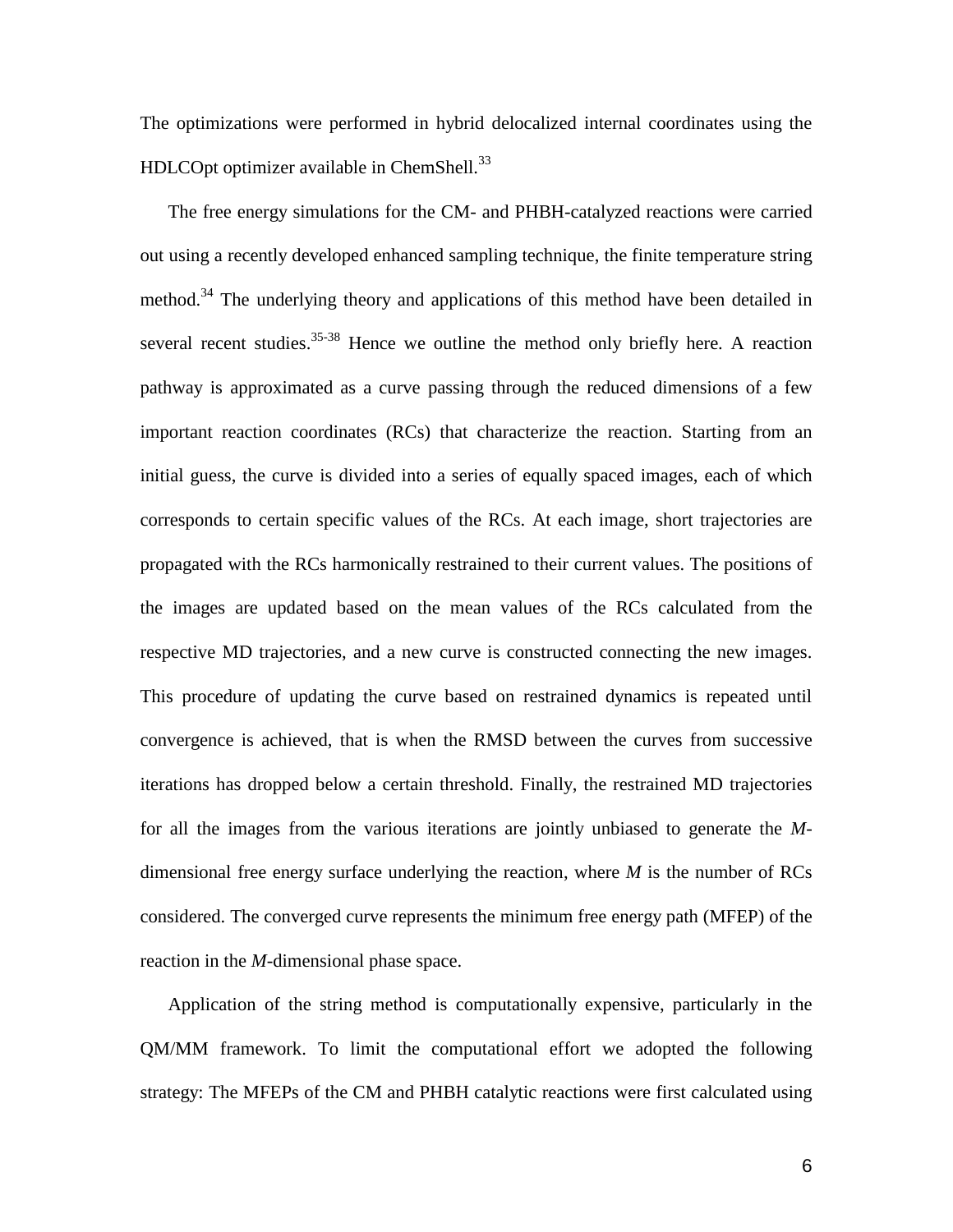the string method and the QM/MM-ADD model. Thereafter one-dimensional umbrella sampling (US) simulations were performed along these MFEPs with the QM/MM-DO and QM/MM-ADD models to obtain the final free energy profiles. The underlying assumption is that the qualitative mechanism of the reaction is not affected by the inclusion of MM polarization. Additional detailed information on the string calculations and the US simulations is provided in the Supporting Information.

All QM/MM calculations were carried out using the ChemShell software package.<sup>39-</sup> <sup>41</sup> We applied two different OM methods: density functional theory (DFT) using the hybrid functional B3LYP<sup>42,43</sup> with the def2-SVP basis set,<sup>44</sup> and the semiempirical OM2 method.<sup>45-47</sup> The QM energies and gradients were computed at these levels using the Turbomole<sup>48</sup> and MNDO<sup>49</sup> programs, respectively. Additive MM terms were calculated using the  $DL$ -POLY<sup>50</sup> program and the CHARMM22 force field.<sup>51</sup> DO-related computations were performed using a separate hybrid module in ChemShell implemented recently in our group. The polarizable MM region was described by the CHARMM-DO force field for proteins<sup>24</sup> and the SWM4-NDP model for water.<sup>52</sup> In the following section, we focus on the results from the DFT/MM calculations, while those from analogous OM2/MM calculations are documented in the Supporting Information.

#### **4. Results**

#### **4.1 Chorismate Mutase**

In the CM active site a relatively small substrate, chorismate (CHO), is non-covalently bound to the protein, which makes this enzyme an ideal subject for QM/MM tests. During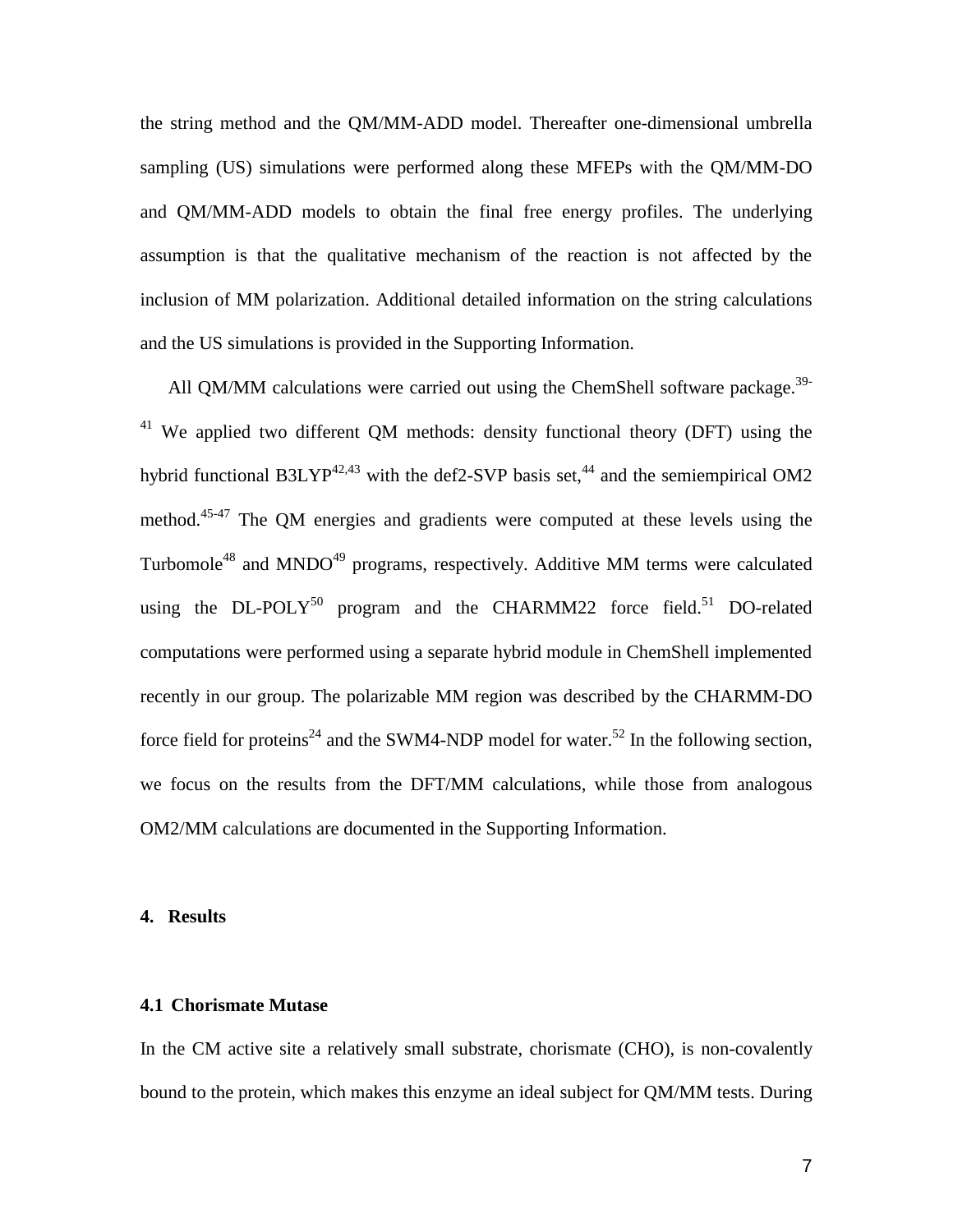the catalytic reaction, CHO is converted to prephenate through a Claisen rearrangement (Scheme 1). CM has been the focus of several experimental and theoretical studies and its reaction mechanism is well understood.<sup>1</sup> The transformation of CHO to prephenate involves negligible charge transfer, and thus QM/MM calculations of this reaction are expected to be rather insensitive towards MM polarization.

In this study we considered five random solvent-equilibrated snapshots of CM available from a previous study in our group.<sup>53</sup> The QM region consisted of CHO, while the rest of the system was described either at the MM-ADD or MM-DO level. All atoms lying outside a residue-based cutoff of 10 Å from the C1 atom of CHO were held fixed at their initial coordinates. The non-bonded parameters of the substrate were borrowed from the CHARMM22 force field as in our previous study.<sup>27</sup> The potential energy profiles of the catalytic reaction were determined by performing PES scans along a reaction coordinate describing the bond forming and bond breaking processes, namely the difference between the C9-O8 and C1-C13 distances in CHO (Scheme 1).

$$
Z = d(C9 - O8) - d(C1 - C13)
$$

The scans were performed with a grid spacing of 0.25  $\AA$  and were repeated multiple times, driving the reaction in both forward and backward directions, until the energy profiles obtained in both directions were identical.

The reaction energies ( $\Delta E$ ) and activation energies ( $\Delta E^{\ddagger}$ ) of the CM-catalyzed reaction calculated using the DFT/MM-DO and DFT/MM-ADD models are listed in Table 1 for the five selected snapshots; the corresponding potential energy profiles for snapshot 1 are illustrated in Figure 1A. The average barrier  $\Delta E^{\ddagger}$  obtained with the DFT/MM-ADD model is close to the experimental value of  $12.7 \text{ kcal/mol}^{54}$  Upon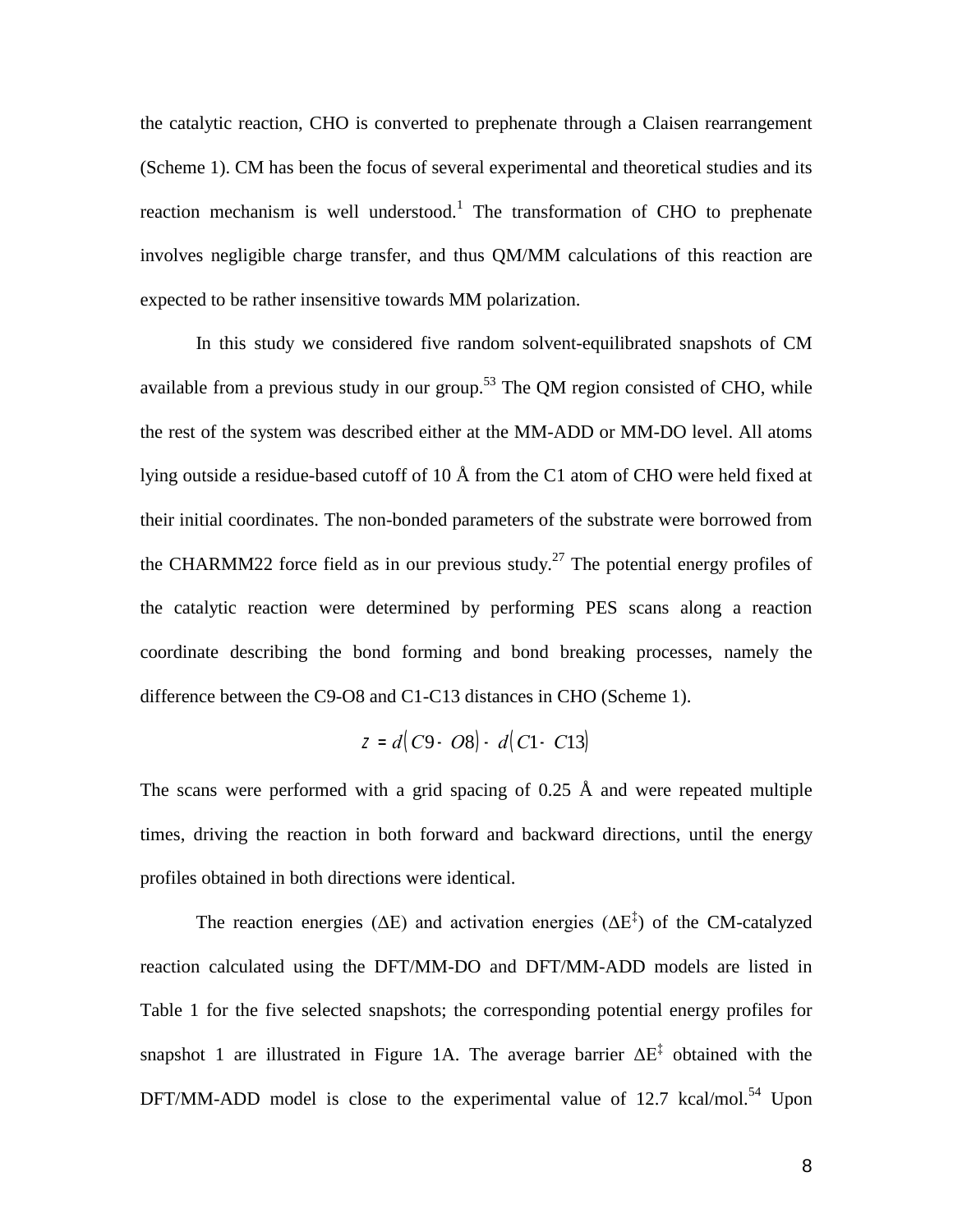inclusion of MM polarization at the DFT/MM-DO level, snapshots 1 and 3-5 exhibit a modest increase in both  $\Delta E$  and  $\Delta E^{\ddagger}$ , by 0.4-2.6 kcal/mol (2-20%) and 0.5-1.3 kcal/mol (5-8%), respectively; for snapshot 2,  $\Delta E$  remains unaffected while  $\Delta E^{\ddagger}$  decreases slightly (by 0.4 kcal/mol). Analogous calculations at the OM2/MM-ADD and OM2/MM-DO levels show very similar trends (Table S1). The similarity of the energy profiles obtained with the QM/MM-DO and QM/MM-ADD models is in line with the fact that the corresponding optimized geometries of the stationary points are also very similar (Table S2). The root-mean-square deviations (RMSDs) between DFT/MM-DO and DFT/MM-ADD optimized geometries for reactant, transition state, and product are well below 0.2 Å for all snapshots.

Free energy profiles of the CM-catalyzed reaction calculated using the DFT/MM-DO and DFT/MM-ADD models are illustrated in Figure 1B, and numerical results for free energies and geometric RMSDs are listed in Table 2. The reaction coordinate used for the US simulations was identical to that used to obtain the potential energy profiles. According to Figure 1B and Table 2, the free energy barrier  $(\Delta G^{\ddagger})$  of the reaction at the DFT/MM-ADD level is 14.1 kcal/mol. This number is in close agreement with the experimentally measured value of  $15.4 \text{ kcal/mol}^{54}$ . The profile obtained from the DFT/MM-DO model is shifted somewhat upwards, with an increase of 2.5 kcal/mol in  $\Delta G^{\ddagger}$  and of 2.9 kcal/mol in the reaction free energy ( $\Delta G$ ), compared with DFT/MM-ADD. This change is in the same direction as in the case of the energy profiles (Table 1) but is somewhat more pronounced. The DFT/MM-DO calculated free energy profile also features a shifted reactant minimum, which is reflected in the high RMSD between the average reactant state geometries sampled in the QM/MM-DO and QM/MM-ADD US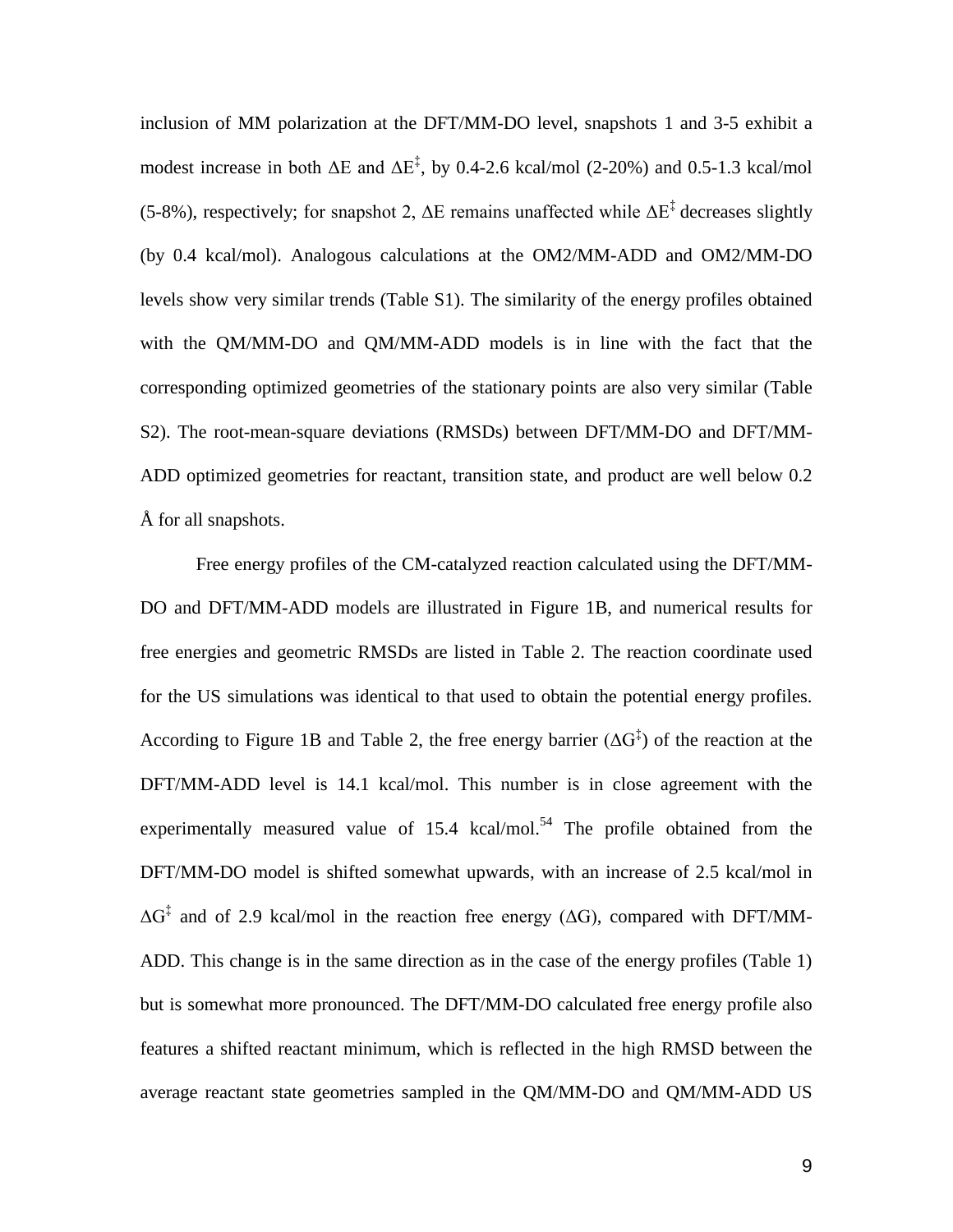simulations (Table 2). QM/MM-DO favors a more open CHO geometry with an increased C1-C13 distance (Figure 1C). The RMSDs between the average transition state and product geometries sampled in the QM/MM-DO and QM/MM-ADD US simulations are rather low, suggesting that MM polarization does not strongly affect these states (Figures 2D and 2E). Thus, inclusion of MM polarization at the DFT/MM-DO level preferentially stabilizes the reactant state, which in turn causes a slight increase in the activation and reaction free energies. Finally we note that qualitatively similar free energy profiles are obtained at OM2/MM level, which also feature a shifted reactant minimum and increased  $\Delta G^{\ddagger}$  and  $\Delta G$  values for OM2/MM-DO compared with OM2/MM-ADD (Figure S1).

#### **4.2 p-hydroxybenzoate hydroxylase**

PHBH is a monooxygenase flavoprotein that catalyzes the conversion of phydroxybenzoate (pOHB) to 3,4-dihydroxybenzoate (DHB), a key step in the oxidative degradation process of aromatic compounds such as lignin.<sup>1</sup> The hydroxylation step in the PHBH catalytic cycle has been the focus of several theoretical studies.<sup>55-60</sup> In this step, an OH group with a formal charge of  $+1$  migrates from the flavin-adenine hydroperoxide cofactor (FADHOOH) to the pOHB substrate (Scheme 2). The reaction involves considerable charge transfer and thus serves as an example, in which QM/MM calculations are expected to be responsive towards MM polarization.

We studied the PHBH-catalyzed hydroxylation reaction in a manner completely analogous to the CM-catalyzed reaction. We started from four randomly selected solventequilibrated snapshots of PHBH available from a previous study of our group.<sup>53</sup> In these snapshots, we modified the active site of PHBH by replacing the ribityl side chain of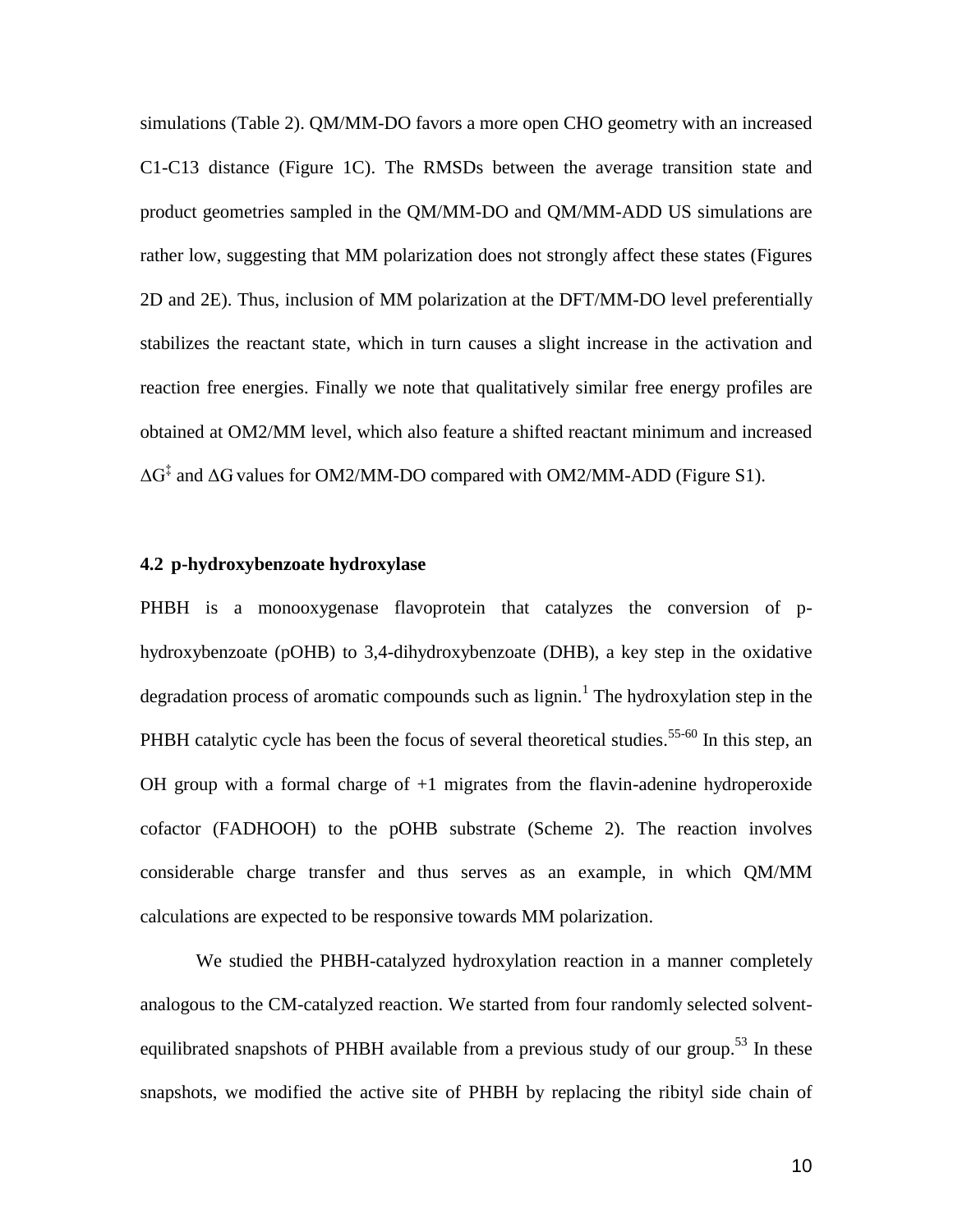FADHOOH with a methyl group. The QM region comprised pOHB and FADHOOH, with a total of 49 atoms. All atoms lying outside a residue-based cutoff of 10 Å from pOHB and FADHOOH were held fixed to their initial coordinates, and the non-bonded parameters of pOHB and FADHOOH were taken from the CHARMM22 force field. The PES scans were performed along a reaction coordinate that describes the OH transfer, namely the difference between the distances from the FADHOOH distal oxygen  $(O_d)$  to the proximal oxygen  $(O_p)$  and from the pOHB meta carbon  $(C_m)$  to  $O_d$  (Scheme 2).

$$
Z = d\Big(O_d - O_p\Big) - d\Big(C_m - O_d\Big)
$$

The scans were performed with a grid spacing of  $0.20 \text{ Å}$  and, as in the case of CM, were carried out several times in the forward and backward directions, until the energies obtained from both directions were converged.

The  $\Delta E$  and  $\Delta E^{\ddagger}$  values of the PHBH-catalyzed reaction calculated using the DFT/MM-DO and DFT/MM-ADD models are listed in Table 3 for the four different snapshots; the corresponding potential energy profiles for snapshot 1 are illustrated in Figure 3A. Compared with DFT/MM-ADD, the energy barriers  $\Delta E^{\ddagger}$  are consistently higher at the DFT/MM-DO level, by 1-4 kcal/mol for all four snapshots. On the other hand, the reaction free energies ΔE do not show such a trend: the DFT/MM-DO values are slightly lower (snapshots 1 and 4) or slightly higher (snapshots 2 and 3). Analogous OM2/MM results are reported in Table S3: here, inclusion of MM polarization at the OM2/MM-DO leads to an increase of the computed barriers  $\Delta E^{\ddagger}$  for three out of four snapshots. The RMSDs between the DFT/MM-DO and DFT/MM-ADD optimized geometries of the corresponding stationary points for the various snapshots (Table S4) are typically higher than those observed in case of CM (Table S2) indicating that the effects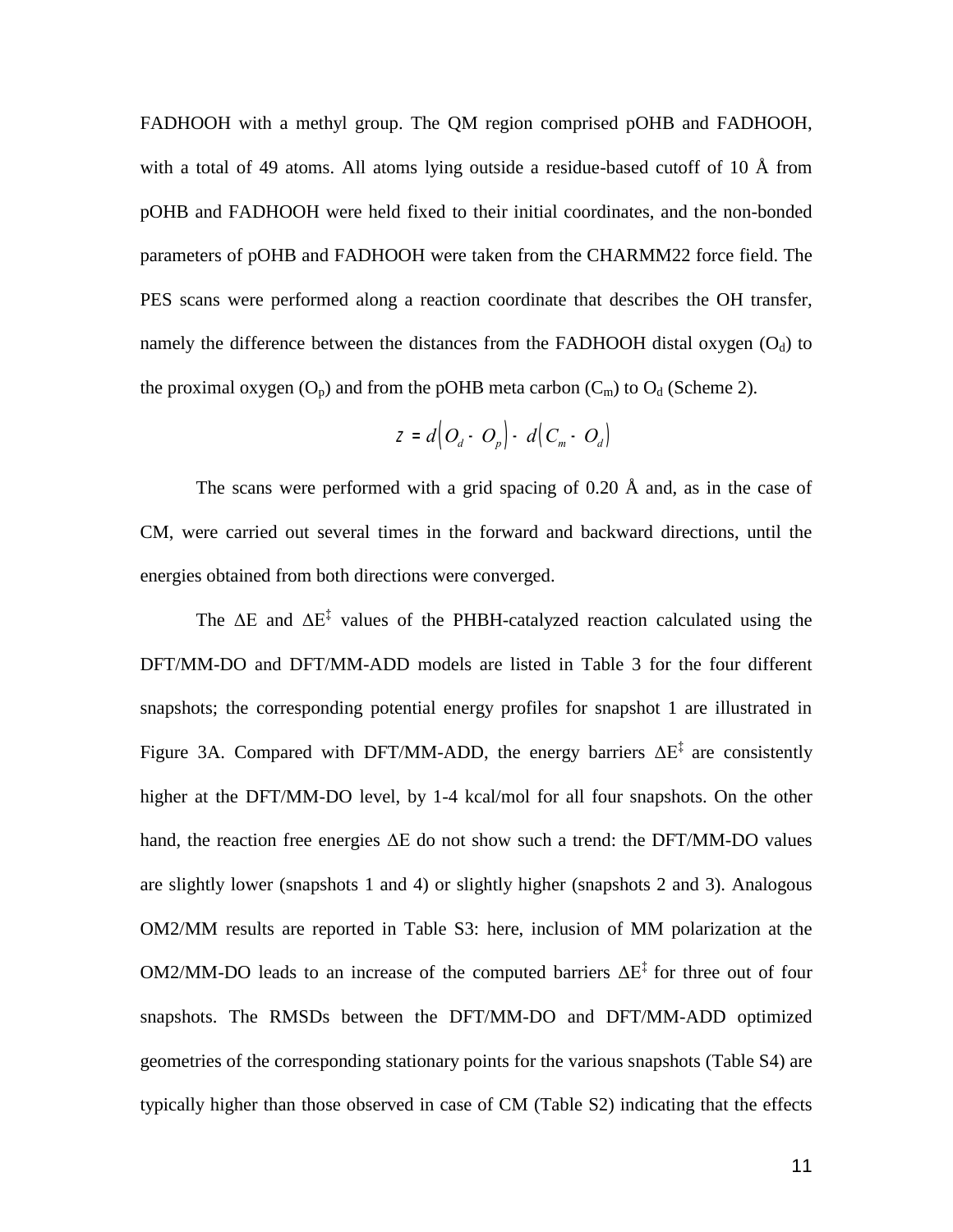of MM polarization are more profound for PHBH than for CM.

Free energy profiles of the PHBH-catalyzed hydroxylation reaction calculated at the DFT/MM-DO and DFT/MM-ADD levels are shown in Figure 2B, and numerical results for free energies and geometric RMSDs are listed in Table 4. The profiles were determined by performing US simulations along the same reaction coordinate that had been used for the PES scans. As indicated in Figure 2B and Table 4, the free energy profiles exhibit trends that are largely consistent with those observed in the potential energy profiles. The activation free energy  $\Delta G^{\ddagger}$  is significantly higher for the DFT/MM-DO model (18.2 kcal/mol) than for the DFT/MM-ADD model (13.7 kcal/mol), while the reaction free energy  $\Delta G$  remains essentially unchanged between the two models (-47.1 vs. -46.9 kcal/mol)). The experimental  $\Delta G^{\ddagger}$  value<sup>55</sup> is expected to be 14-15 kcal/mol,<sup>59,61,62</sup> which is closer the DFT/MM-ADD result. The geometric RMSDs between the average reactant, TS, and product structures sampled in the corresponding windows of the DFT/MM-DO and DFT/MM-ADD US simulations are typically much higher than those observed in the case of CM. Overlays of the corresponding DFT/MM-DO and DFT/MM-ADD average geometries (Figures 2C-2E) suggest that DFT/MM-DO favors an active site geometry in which pOHB and FADHOOH are closer to each other. The free energy profiles obtained at the OM2/MM level (Figure S2) show similar behavior as those obtained at the DFT/MM level (Figure 2B).

#### **4.3 Computational aspects**

Application of the QM/MM-DO model comes with a significant increase in computational expense. The computation times for single-point energy and gradient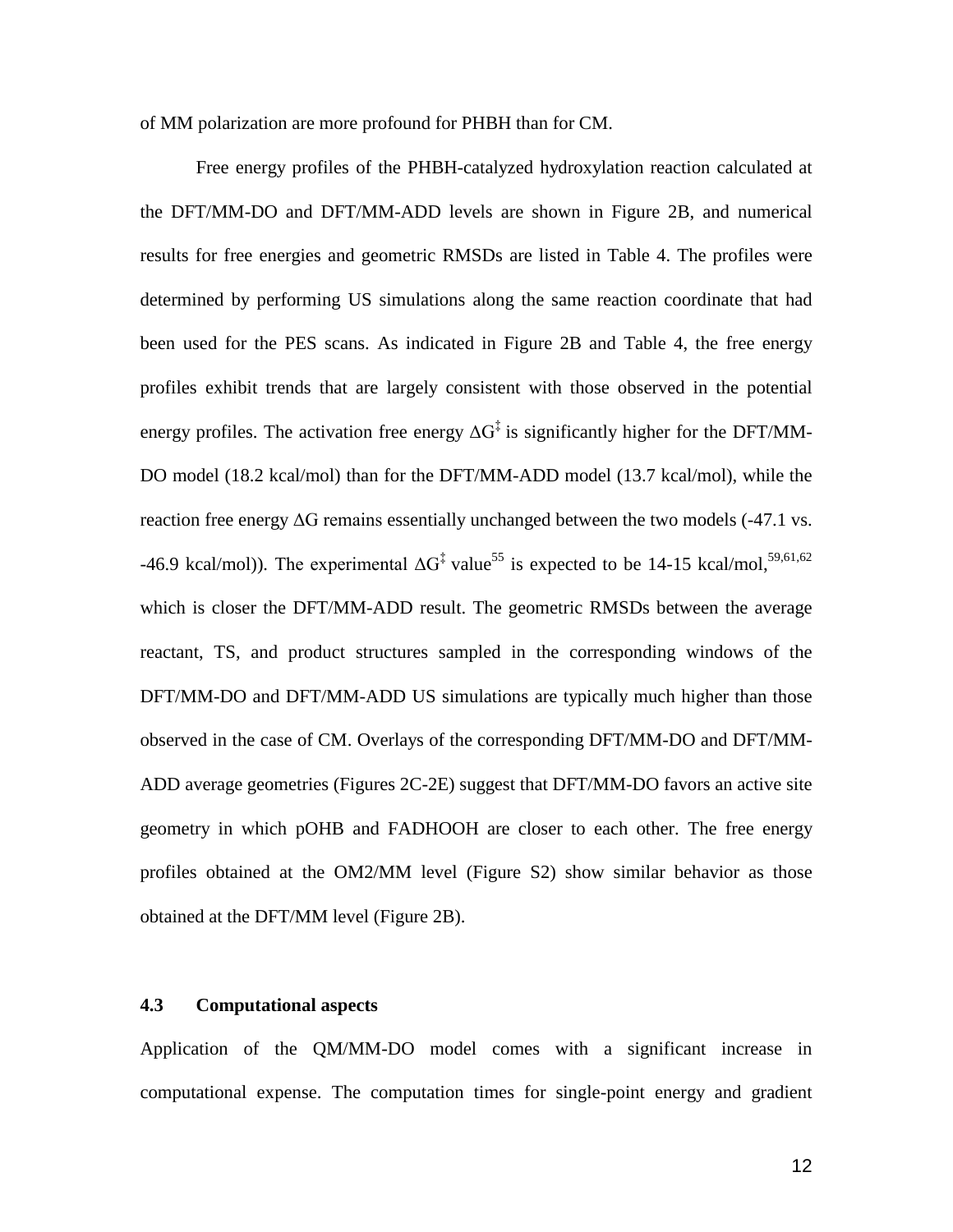evaluations at the QM/MM-DO and the QM/MM-ADD levels are compared in Table 5. Both in the case of CM and PHBH, DFT/MM-DO and OM2/MM-DO calculations are roughly 7 times and 11 times more expensive than the analogous DFT/MM-ADD and OM2/MM-ADD calculations, respectively. The reason for this large difference is that (a) in the current QM/MM-DO implementation, each QM/MM-DO step requires 5-6 SCF calculations to simultaneously converge the QM energy and the positions of the DPs, and (b) each SCF in the QM/MM-DO setup takes longer because of the presence of additional MM point charges that represent the DPs and LPs.

To put these timings into perspective, we note that the actual QM calculation takes a negligible amount of time in the case of OM2/MM-ADD. At the DFT/MM-ADD level, the QM calculation with external point charges takes more than 95% of the wall-clock time when using 20 cores; about a third of the computational effort is spent on evaluating the terms involving external point charges (see Table 5).

#### **5. Discussion and Conclusions**

In this article, we assessed the effects of MM polarization in QM/MM studies of enzymatic reactions by considering a polarizable QM/MM-DO model, in which the MM region is described by a DO-based polarizable force field. Using this model, we investigated the mechanisms of two well-studied enzymatic reactions, namely the CMcatalyzed chorismate-to-prephenate conversion and the PHBH-catalyzed hydroxylation reaction of p-hydroxybenzoate, by performing full geometry optimizations and free energy simulations. We generated potential energy and free energy profiles for these reactions and compared the results to those obtained from analogous calculations using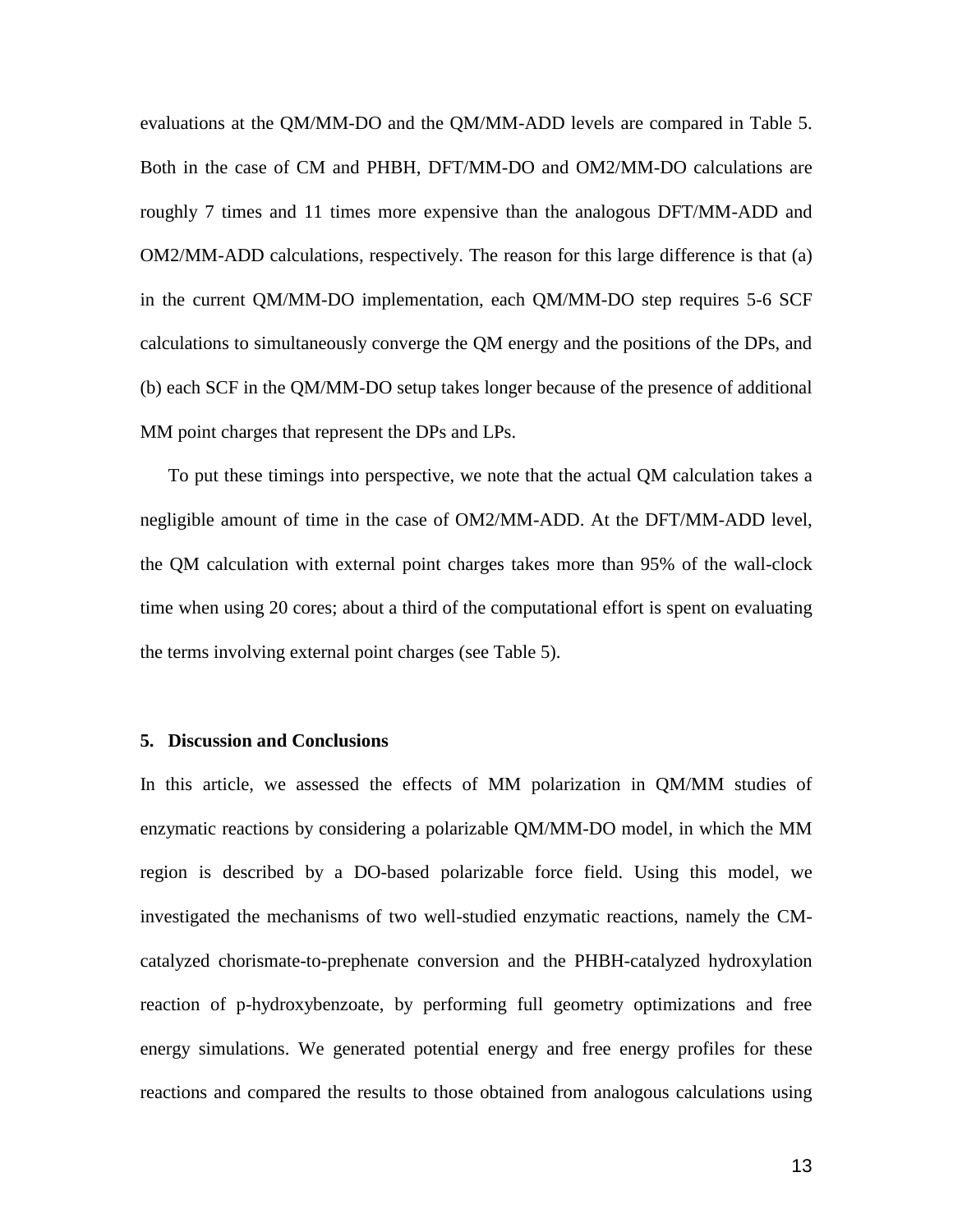the traditional additive QM/MM-ADD model. We chose the recent CHARMM-DO force field for proteins and the SWM4 model for water to describe the polarizable MM atoms, and the CHARMM22 force field and TIP3 model for water to describe the additive MM atoms. The QM computations were performed at the reasonably robust B3LYP/def2-SVP level of theory. As a check for consistency, all calculations were repeated with the QM computations carried out at the semiempirical OM2 level. We emphasize that our conclusions on MM polarization effects are specific to the chosen force field representation and that analogous benchmarks should be performed also for other polarizable force fields to assess the general validity of our conclusions.

In case of CM, the potential energy profiles for the reaction obtained with the QM/MM-DO and QM/MM-ADD models were quite similar; the QM/MM-DO energy barriers and reaction energies for the five chosen snapshots were higher than the corresponding QM/MM-ADD values by 0.5-1.3 and 0.4-2.6 kcal/mol, respectively. This trend was highlighted in the corresponding free energy profiles. The QM/MM-DO free energy barrier and reaction free energy were higher than the corresponding QM/MM-ADD values by 2.5 and 2.9 kcal/mol, respectively. Upon close inspection of the geometries sampled during the QM/MM simulations, we observed that the QM/MM-DO and QM/MM-ADD simulations sample similar geometries in the transition state and product region, while the QM/MM-DO model favors a reactant geometry with a more open structure of the substrate and a slightly lower free energy, which accounts for the higher free energy barrier and reaction free energy (compared with QM/MM-ADD).

In an attempt to disentangle the effects of MM-DO polarization on the computed energies, we performed an energy decomposition analysis for each stationary point

14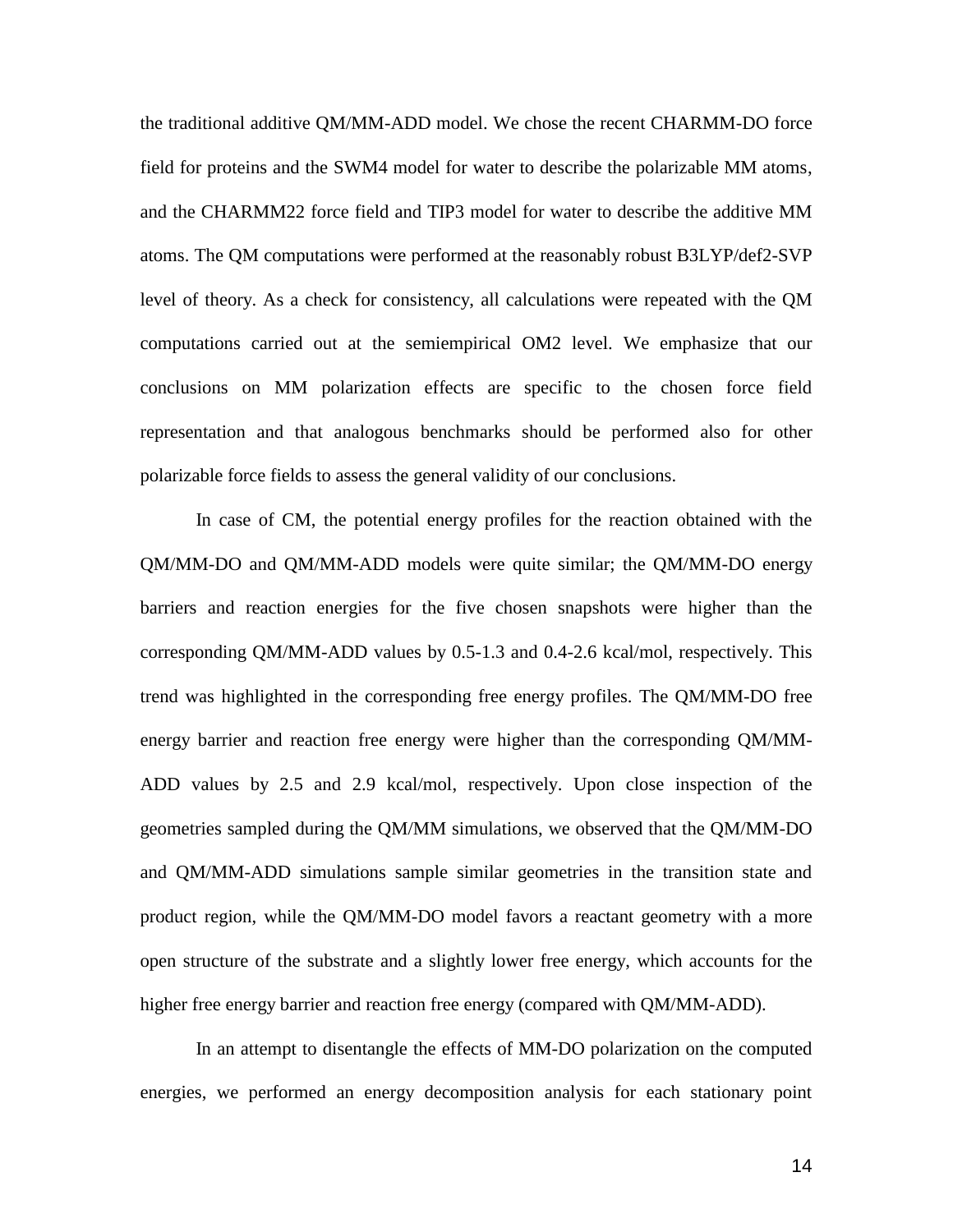obtained at the QM/MM-DO level for CM (see Supporting Information for the chosen procedure and detailed numerical results). We find that the effects of MM polarization on the computed QM energies are large in absolute terms, but they do not change much during the reaction (see Table S5). For example, as a consequence of compensating shifts, the inclusion of MM-DO polarization changes the QM energy of the transition state relative to the reactant typically by less than 1 kcal/mol (see Table S6).

For PHBH, the differences between the QM/MM-DO and QM/MM-ADD results were more pronounced than those observed in the case of CM. Both the potential energy and the free energy barriers calculated with QM/MM-DO were notably higher than those calculated with QM/MM-ADD, by 1.2-3.9 kcal/mol (four snapshots) and by 4.5 kcal/mol, respectively. The reaction energies and reaction free energies from QM/MM-DO and QM/MM-ADD showed no such clear trend and exhibited deviations in both directions.

In the CM- and PHBH-catalyzed reactions, MM polarization thus exerts the largest effect on the computed barrier in PHBH. This may be rationalized as follows. While the Claisen rearrangement in CM involves little charge transfer, the PHBHcatalyzed hydroxylation reaction requires the formal transfer of an  $OH<sup>+</sup>$  group from the neutral FADHOOH moiety to the pOHB dianion. The overall negative charge of -2 is fairly localized in the reactant state (pOHB dianion) and the product state (pOHB and FADHOOH anions), but rather delocalized between these two moieties in the transition state. The polarizable MM region will preferentially stabilize charge-localized states (reactant and product), which will in turn lead to an increase in the barrier.

To summarize, the present case study on the CM- and PHBH-catalyzed reactions has revealed moderate effects of MM polarization on activation and reaction (free)

15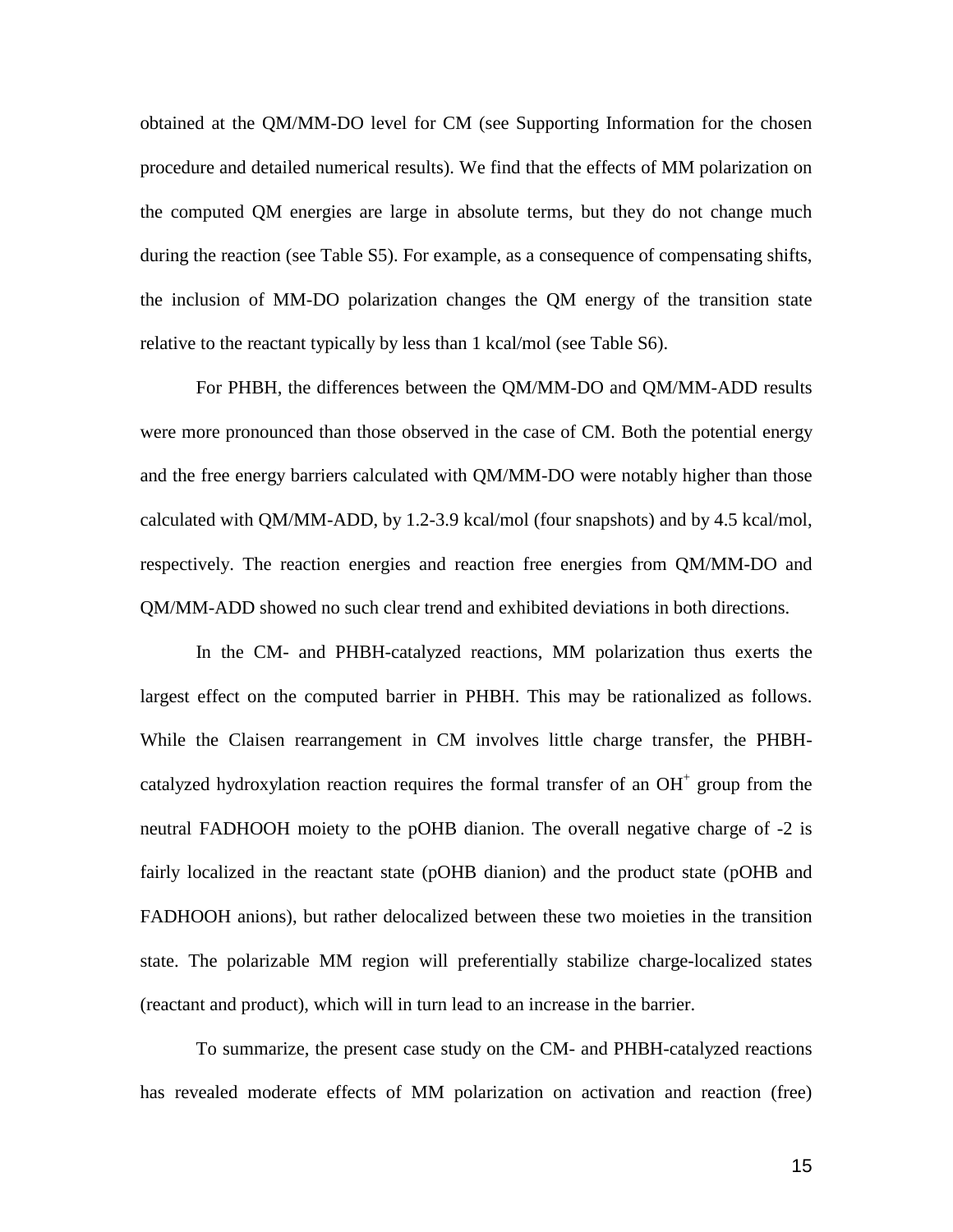energies. One obvious question is whether it is advisable in QM/MM studies of enzymatic reactions to move from the current QM/MM-ADD standard to the more refined QM/MM-DO level. Conventional QM/MM-ADD studies benefit from the availability of well-tested additive force fields, which should still be more robust than recently developed polarizable force fields, and they have the practical advantage of being much more efficient computationally (see the preceding section). On the other hand, MM polarization is a physical effect that exists and should in principle be included in QM/MM calculations that aim at high accuracy. In QM/MM studies of enzymatic reactions, the most important polarization effects on the energetics will arise from the region in and around the active site (since polarization effects in distant regions are expected to remain largely unchanged along a reaction pathway). An alternative way to include the leading polarization effects around the active site may be the use of larger QM regions in QM/MM-ADD calculations, which will account for important polarization contributions at the QM level. Given the significantly higher cost of QM/MM-DO compared with QM/MM-ADD, a moderate extension of the QM region would seem competitive in terms of computational effort, especially when using efficient linear scaling QM implementations. In view of these considerations, we believe that further validation work is required to establish the best QM/MM-based procedure for handling polarization effects in enzymatic reactions.

**Supporting Information.** Further numerical DFT/MM and OM2/MM results; free energy profiles from OM2/MM calculations; computational details and convergence behavior of string and US simulations; energy decomposition analysis.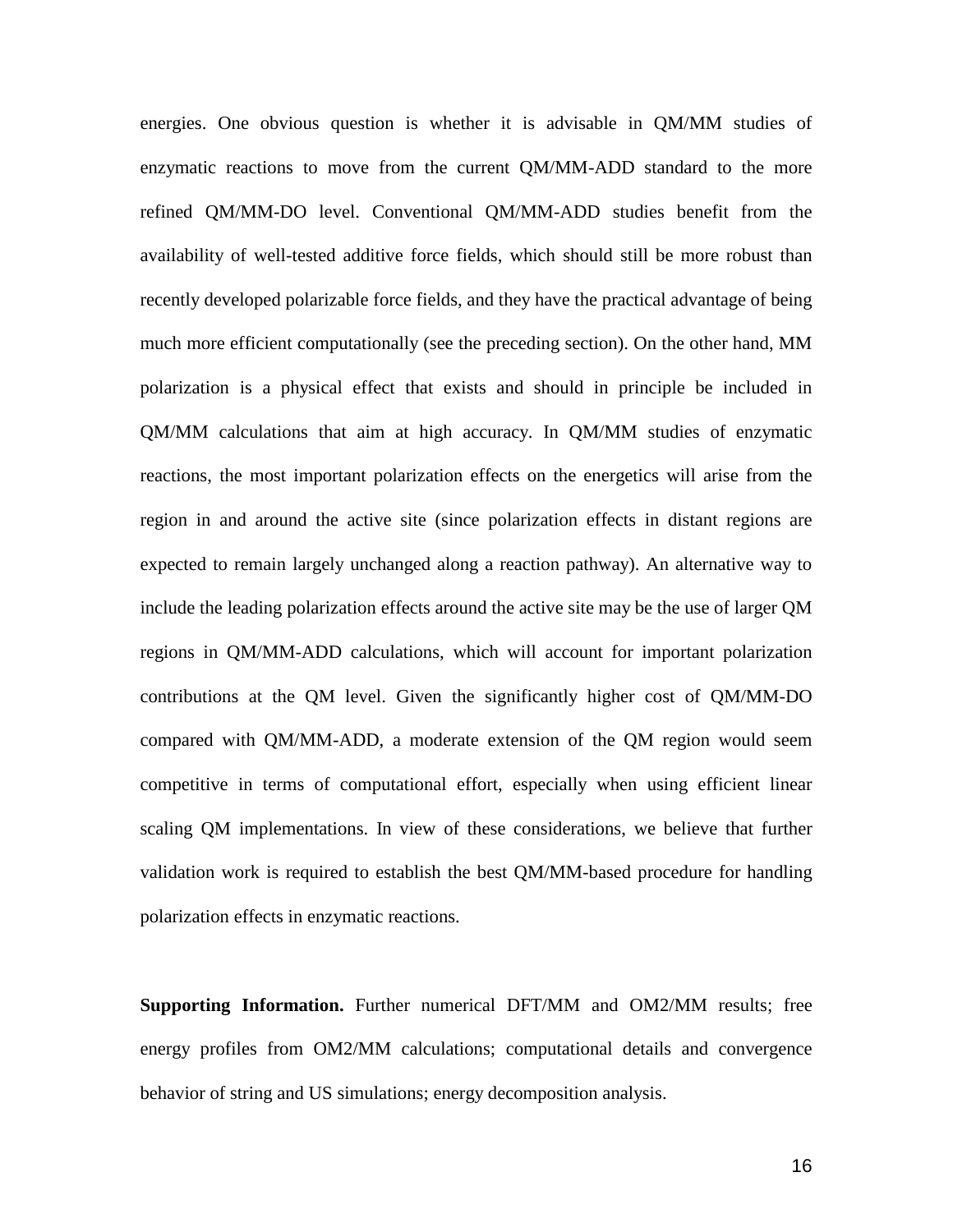**Acknowledgement**. This work was supported by an ERC Advanced Grant (OMSQC).

## **Schemes**



Scheme 1. Claisen rearrangement of chorismate to prephenate catalyzed by the chorismate mutase enzyme.



Scheme 2. Hydroxylation reaction catalyzed by the p-hydroxybenzoate hydrolase enzyme.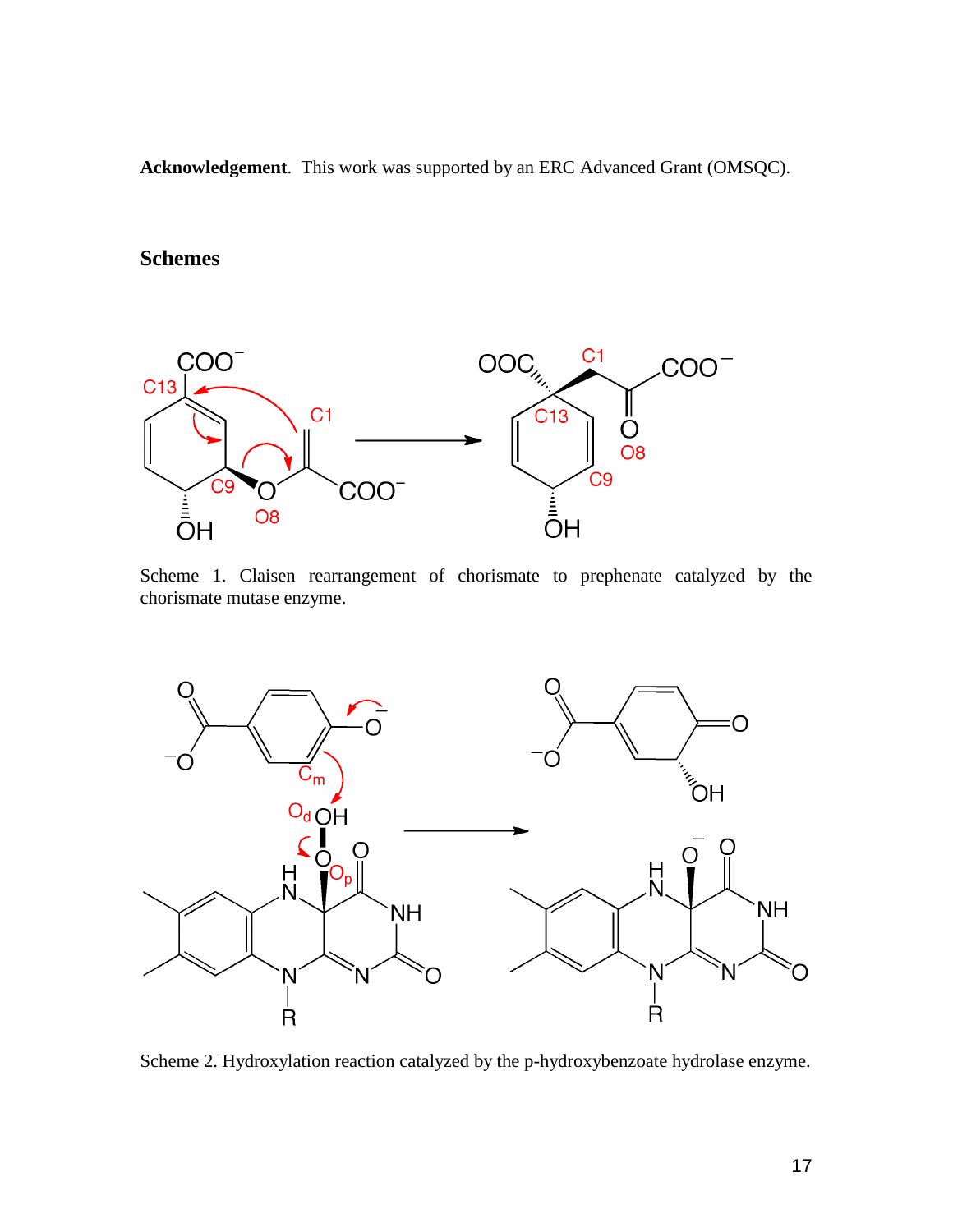## **Figures**



Figure 1. Investigation of the CM-catalyzed reaction using the QM/MM-DO and QM/MM-ADD models. Potential energy profiles (A) and free energy profiles (B) obtained using QM/MM-DO (red) and QM/MM-ADD (green) models. The potential energy profiles correspond to snapshot 1. Superimposition of the average reactant (C), transition state (D), and product (E) geometries sampled in the QM/MM-DO (red) and QM/MM-ADD (green) US simulations. The average reactant, transition state, and product geometries correspond to the mean structure sampled in the corresponding US simulation windows. The QM region was described at the B3LYP/def2-SVP level of theory.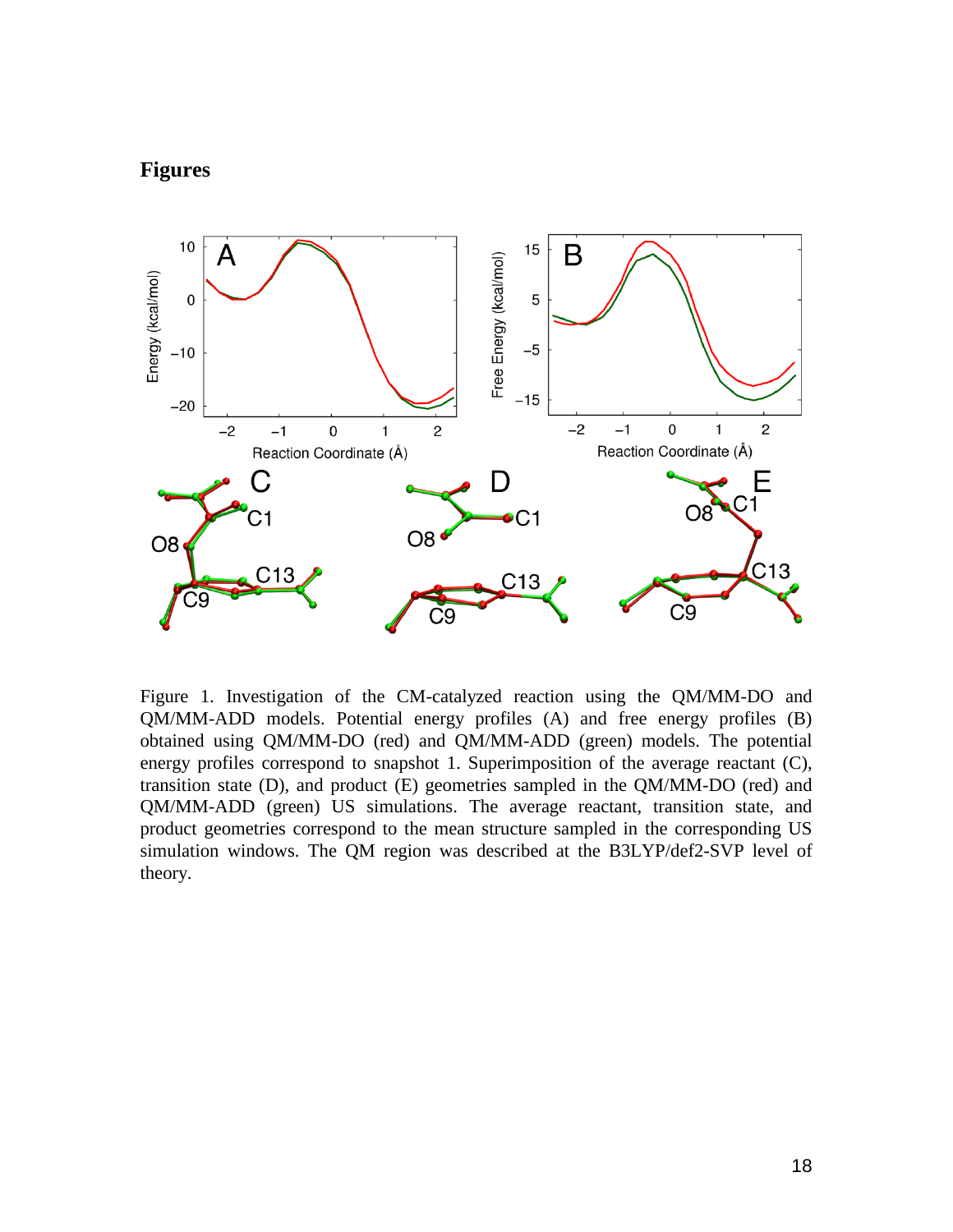

Figure 2. Investigation of the PHBH-catalyzed hydroxylation reaction using the QM/MM-DO and QM/MM-ADD models. Potential energy profiles (A) and free energy profiles (B) obtained using QM/MM-DO (red) and QM/MM-ADD (green) models. The potential energy profiles correspond to snapshot 1. Superimposition of the average reactant (C), transition state (D), and product (E) geometries sampled in the QM/MM-DO (red) and QM/MM-ADD (green) US simulations. The average reactant, transition state, and product geometries correspond to the mean structure sampled in the corresponding US simulation windows. In (C-E) the flavin-adenine hydroperoxide is labeled as FADHOOH, p-hydroxybenzoate is labeled as pOHB, and to 3,4-dihydroxybenzoate is labeled as DHB. The QM region was described at the B3LYP/def2-SVP level of theory.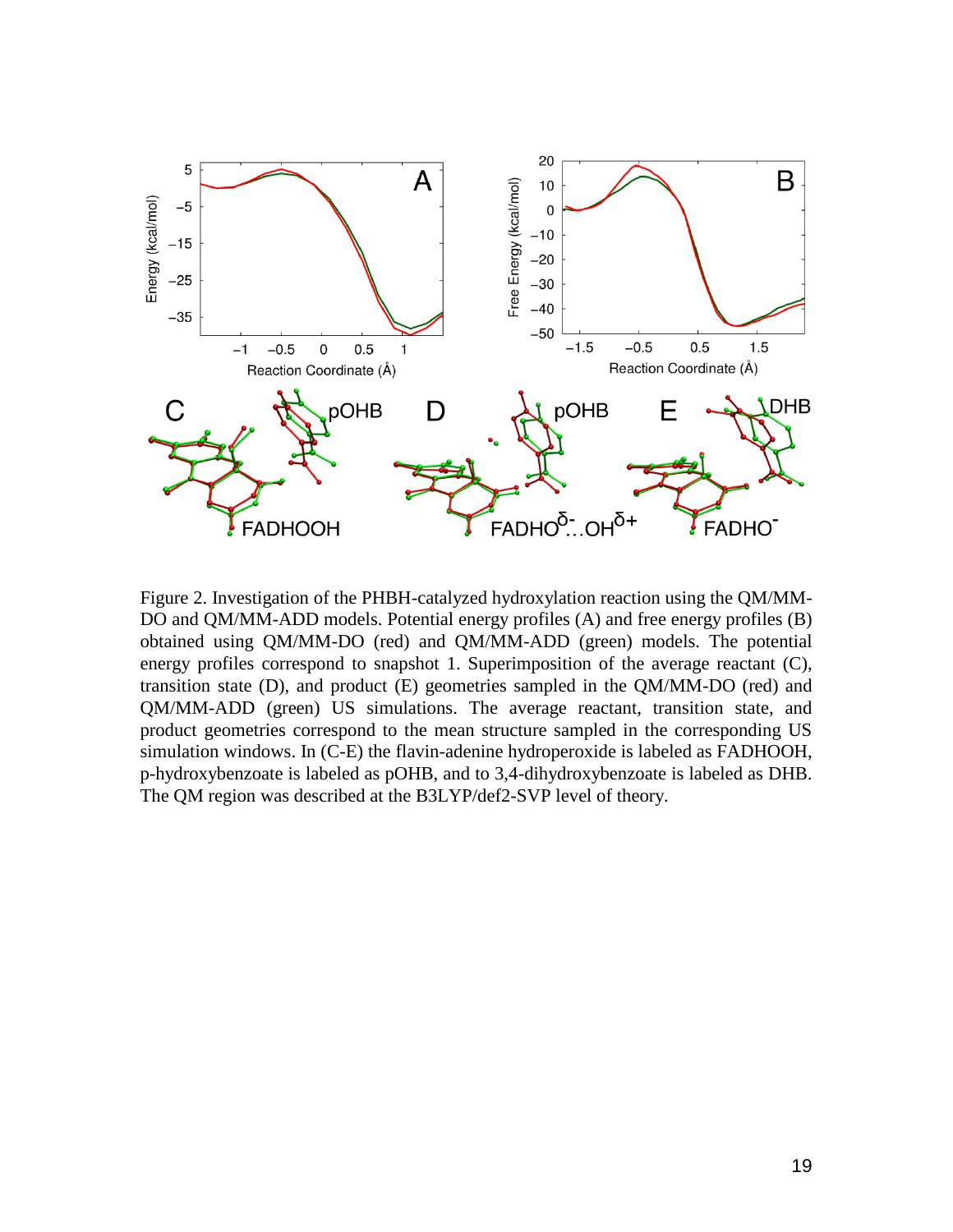### **Tables**

Table 1. Reaction energies ( $\Delta E$ ) and activation energies ( $\Delta E^{\ddagger}$ ) of the CM-catalyzed reaction for five snapshots with different initial configurations calculated using the QM/MM-DO and QM/MM-ADD models. The QM region was described at the B3LYP/def2-SVP level of theory. All values in kcal/mol.

|                | )M/MM-DO |                       |         | /MM-ADD |                  |                              |
|----------------|----------|-----------------------|---------|---------|------------------|------------------------------|
| snapshot       | ΔΕ       | $\Delta E^{\ddagger}$ | ΔΕ      | ΔE‡     | $\Delta\Delta E$ | $\Lambda\Lambda\mathrm{E}^+$ |
|                | $-19.5$  | 11.3                  | $-20.6$ | 10.8    |                  | 0.5                          |
| $\overline{2}$ | $-15.2$  | 13.0                  | $-15.2$ | 13.4    | 0.0              | $-0.4$                       |
| 3              | $-11.3$  | 17.7                  | $-13.9$ | 16.4    | 2.6              | 1.3                          |
| 4              | $-15.9$  | 14.1                  | $-17.1$ | 13.1    | 1.2              | 1.0                          |
| 5              | $-17.9$  | 11.6                  | $-18.3$ | 10.7    | 0.4              | 0.9                          |
| Mean           | $-16.0$  | 13.5                  | $-17.2$ | 12.9    | 1.2              | 0.6                          |

Table 2. Activation free energies, reaction free energies, and RMSDs of average reactant (R), transition state (TS), and product (P) geometries of the CM-catalyzed reaction obtained using the QM/MM-DO and QM/MM-ADD models at the (a) B3LYP/def2- SVP/MM and (b) OM2/MM levels of theory. The average R, TS, and P geometries correspond to the mean structure sampled in the corresponding US simulation windows. Free energies in kcal/mol and RMSDs in Å.

|   |            |                                | QM/MM-DO QM/MM-ADD |                       |                  |                        | <b>RMSD</b> |      |      |
|---|------------|--------------------------------|--------------------|-----------------------|------------------|------------------------|-------------|------|------|
|   | $\Delta G$ | $\Delta \mathrm{G}^{\ddagger}$ | $\Delta G$         | $\Delta G^{\ddagger}$ | $\Delta\Delta G$ | $\Delta\Delta G^\ddag$ | R           | TS   |      |
| a | $-12.2$    | 16.6                           | $-15.1$            | 14.1                  | 2.9              | 2.5                    | 0.28        | 0.11 | 0.10 |
|   | $-16.9$    | 20.1                           | $-22.7$            | 16.6                  | 5.8              | 3.5                    | 0.35        |      |      |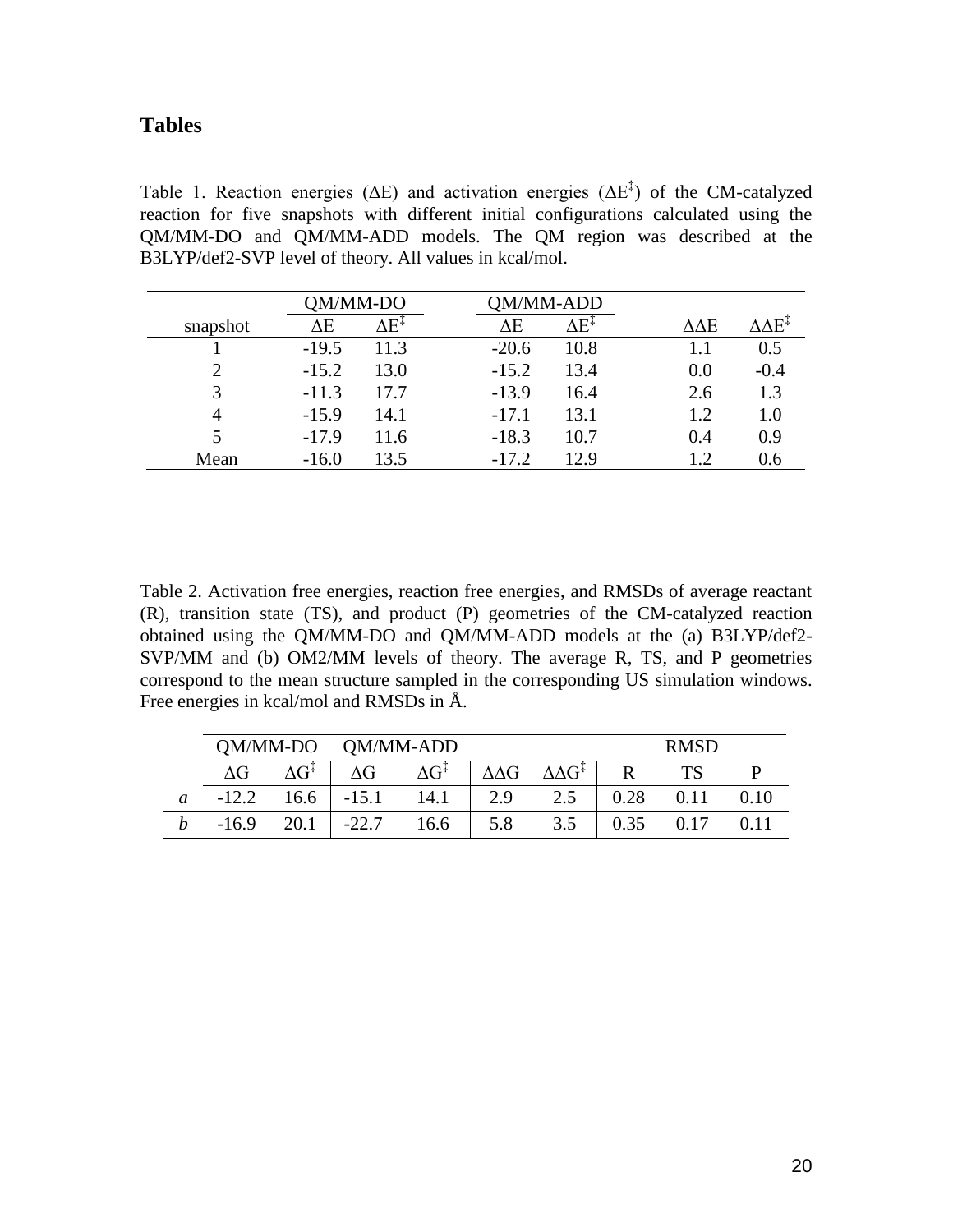Table 3. Activation free energies, reaction free energies, and RMSDs of average reactant (R), transition state (TS), and product (P) geometries of the PHBH-catalyzed reaction obtained using the QM/MM-DO and QM/MM-ADD models. The average R, TS, and P geometries correspond to the mean structure sampled in the corresponding US simulation windows. The QM region was described at the B3LYP/def2-SVP level of theory. All values in kcal/mol.

|          |         | )M/MM-DO |         | A/MM-ADD |        |        |
|----------|---------|----------|---------|----------|--------|--------|
| snapshot | ΔE      | ١E†      | ٨E      | F۰       | ∆∆Е    | . ∧ F+ |
|          | $-38.6$ | 5.2      | $-38.2$ | 4.0      | $-0.4$ | 12     |
| ◠        | $-35.5$ | 11.0     | $-36.7$ | 7.1      | 1.2    | 3.9    |
| 3        | $-38.2$ | 5.4      | $-38.5$ | 3.8      | 0.3    | 1.6    |
| 4        | $-41.4$ | 5.3      | $-40.0$ | 3.7      | $-1.4$ | 1.6    |
| Mean     | $-38.4$ | 6.7      | $-38.4$ |          |        | 2.1    |

Table 4. Activation free energies, reaction free energies, and RMSDs of average reactant (R), transition state (TS), and product (P) geometries of the PHBH-catalyzed reaction obtained using the QM/MM-DO and QM/MM-ADD models at the (a) B3LYP/def2- SVP/MM and (b) OM2/MM levels of theory. The average R, TS, and P geometries correspond to the mean structure sampled in the corresponding US simulation windows. Free energies in kcal/mol and RMSDs in Å.

|   | QM/MM-DO   |                                | QM/MM-ADD  |                       |                  |                             | <b>RMSD</b> |      |      |
|---|------------|--------------------------------|------------|-----------------------|------------------|-----------------------------|-------------|------|------|
|   | $\Delta G$ | $\Delta \mathrm{G}^{\ddagger}$ | $\Delta G$ | $\Delta G^{\ddagger}$ | $\Delta\Delta G$ | $\Delta\Delta G^{\ddagger}$ |             | TС   |      |
| a | $-47.1$    | 18.2                           | $-46.9$    | 13.7                  | $-0.2$           | 4.5                         | 0.52        | 0.59 | 0.76 |
|   | $-55.9$    | 15.1                           | $-53.0$    | 9.0                   | $-2.9$           | 6.1                         | 0.87        | 0.76 | 0.99 |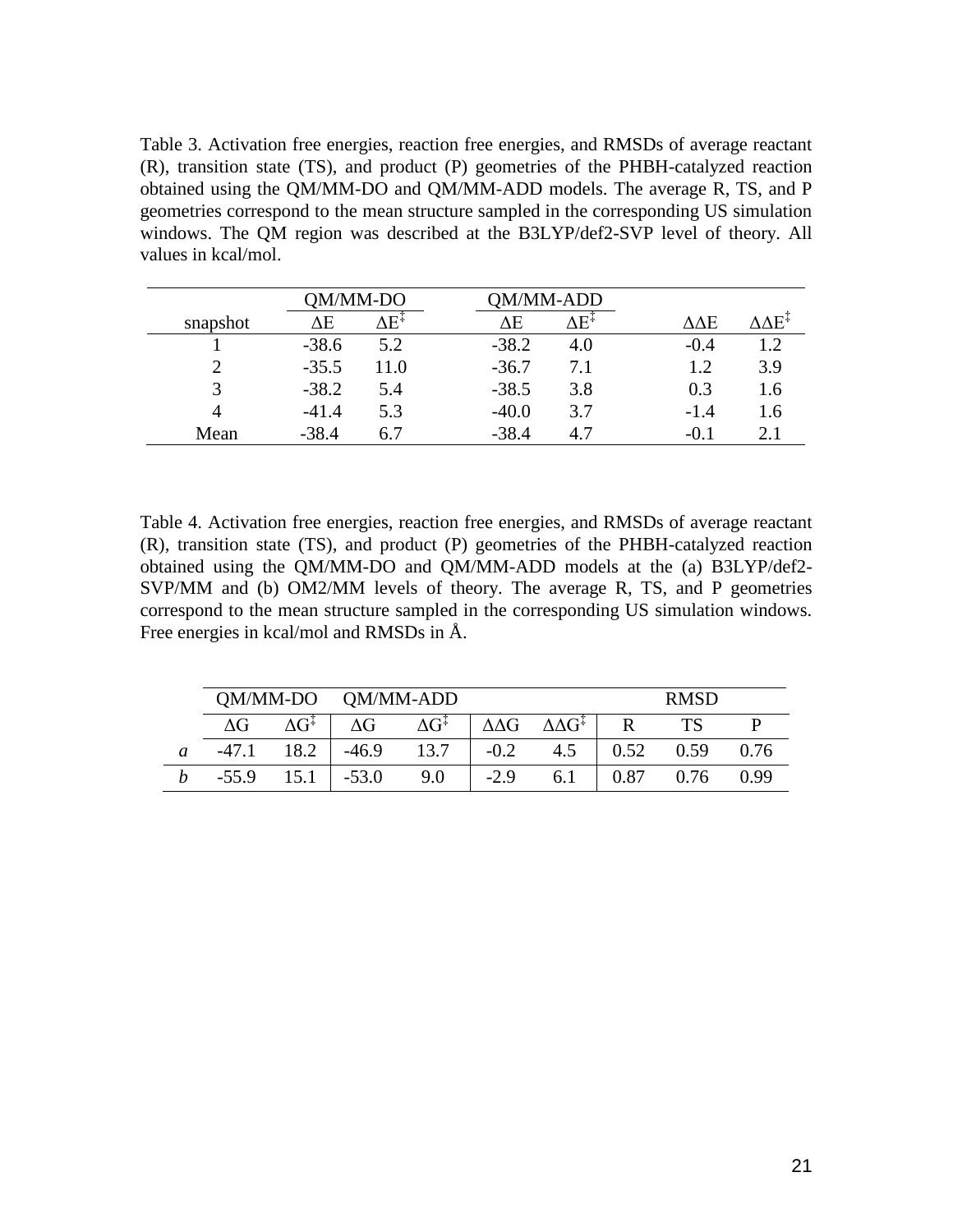Table 5. Comparison of average computation times (in seconds) for the QM/MM-DO and QM/MM-ADD models. Timings are given for a single QM/MM energy and gradient evaluation at the (a) B3LYP/def2-SVP/MM and (b) OM2/MM levels of theory, and the average is taken over 10 independent calculations with different starting configurations. The DFT QM computations are parallelized over 20 cores (hardware: Intel Xeon E5- 2690v2, 3.0 GHz, 64 GB RAM), while the OM2 QM and all other calculations are done on a single core (hardware: Intel Xeon X5570, 2.93 GHz). For comparison, please note the computation times for analogous gas-phase QM calculations: DFT (20 cores / 1 core), CM 21.8 / 222.5, PHBH 85.6 / 1358.8; OM2 (1 core), CM 0.08, PHBH 0.15.

| System      | Total atoms | QM atoms | Average time for computation |                  |       |
|-------------|-------------|----------|------------------------------|------------------|-------|
|             |             |          | OM/MM-DO                     | <b>OM/MM-ADD</b> | Ratio |
| <b>CM</b>   | 13371       | 24       | 274.4                        | 38.2             |       |
|             |             |          | 52.2                         |                  |       |
| <b>PHBH</b> | 22716       | 49       | 1070.3                       | 142.8            |       |
|             |             |          | 159.3                        | 3.9              |       |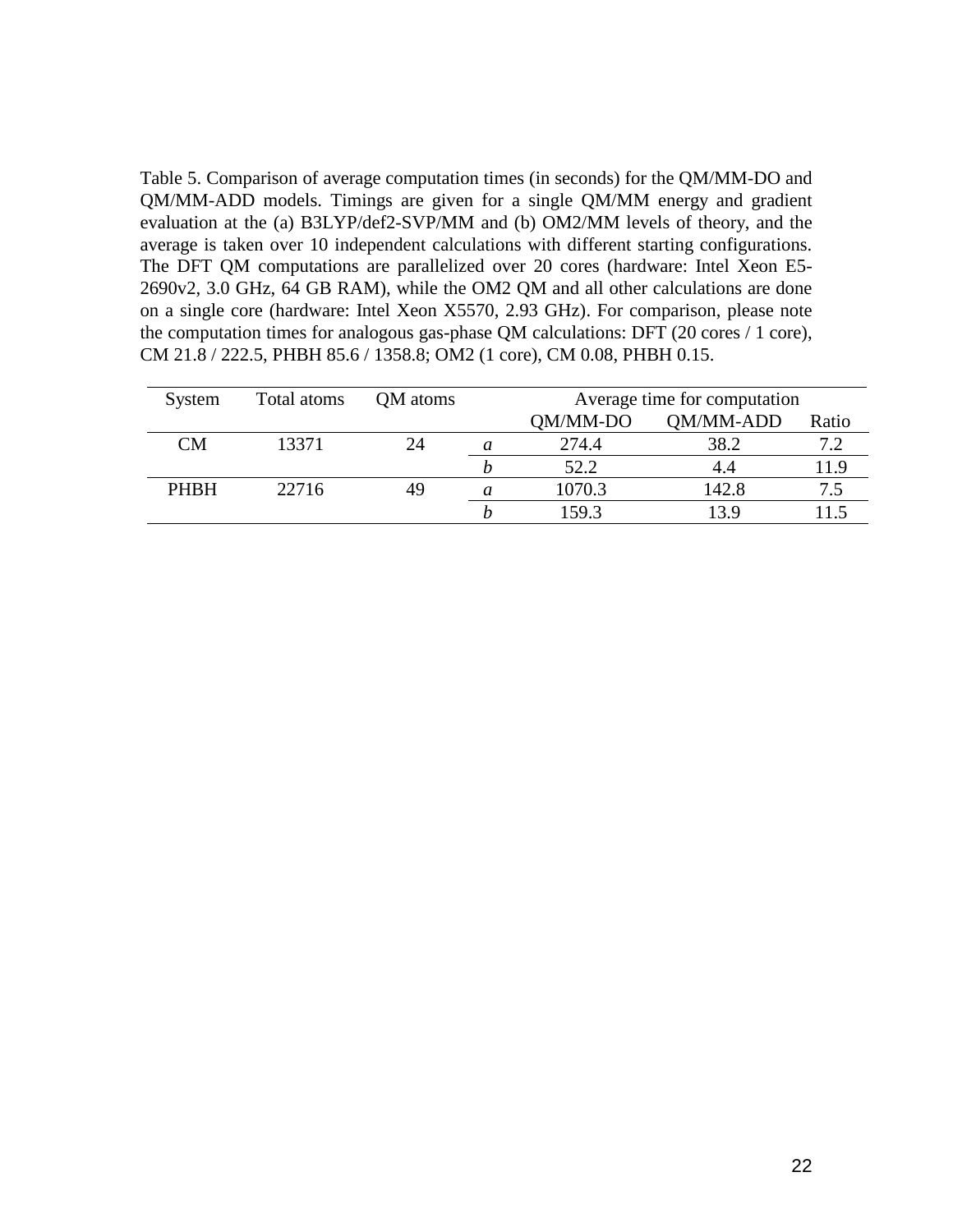#### **References**

(1) Senn, H. M.; Thiel, W. QM/MM Methods for Biomolecular Systems. *Angew. Chem. Int. Edit.* **2009**, *48*, 1198-1229.

(2) van der Kamp, M. W.; Mulholland, A. J. Combined Quantum Mechanics/Molecular Mechanics (QM/MM) Methods in Computational Enzymology. *Biochemistry* **2013**, *52*, 2708-2728.

(3) Brunk, E.; Rothlisberger, U. Mixed Quantum Mechanical/Molecular Mechanical Molecular Dynamics Simulations of Biological Systems in Ground and Electronically Excited States. *Chem. Rev.* **2015**, *115*, 6217-6263.

(4) Senn, H. M.; Thiel, W. QM/MM studies of enzymes. *Curr. Opin. Chem. Biol.* **2007**, *11*, 182-187.

(5) Lin, H.; Truhlar, D. G. QM/MM: what have we learned, where are we, and where do we go from here? *Theor Chem Acc* **2006**, *117*, 185-199.

(6) Shurki, A.; Warshel, A. Structure / Function Correlations of Proteins using MM,  $QM/MM$ , and Related Approaches: Methods, Concepts, Pitfalls, and Current Progress. In *Advances in Protein Chemistry*; Valerie, D., Ed.; Academic Press, 2003; Vol. 66; pp 249-313.

(7) Warshel, A.; Levitt, M. Theoretical studies of enzymic reactions: Dielectric, electrostatic and steric stabilization of the carbonium ion in the reaction of lysozyme. *J. Mol. Biol.* **1976**, *103*, 227-249.

(8) Kaminski, G. A.; Jorgensen, W. L. A Quantum Mechanical and Molecular Mechanical Method Based on CM1A Charges:  Applications to Solvent Effects on Organic Equilibria and Reactions. *J. Phys. Chem. B* **1998**, *102*, 1787-1796.

(9) Kaminski, G. A.; Stern, H. A.; Berne, B. J.; Friesner, R. A. Development of an Accurate and Robust Polarizable Molecular Mechanics Force Field from ab Initio Quantum Chemistry. *J. Phys. Chem. A* **2004**, *108*, 621-627.

(10) Ren, P.; Ponder, J. W. Polarizable Atomic Multipole Water Model for Molecular Mechanics Simulation. *J. Phys. Chem. B* **2003**, *107*, 5933-5947.

(11) Ponder, J. W.; Wu, C.; Ren, P.; Pande, V. S.; Chodera, J. D.; Schnieders, M. J.; Haque, I.; Mobley, D. L.; Lambrecht, D. S.; DiStasio, R. A.; Head-Gordon, M.; Clark, G. N. I.; Johnson, M. E.; Head-Gordon, T. Current Status of the AMOEBA Polarizable Force Field. *J. Phys. Chem. B* **2010**, *114*, 2549-2564.

(12) Shi, Y.; Xia, Z.; Zhang, J.; Best, R.; Wu, C.; Ponder, J. W.; Ren, P. The Polarizable Atomic Multipole-based AMOEBA Force Field for Proteins. *J. Chem. Theory. Comput.* **2013**, *9*, 4046-4063.

(13) Patel, S.; Mackerell, A. D.; Brooks, C. L. CHARMM fluctuating charge force field for proteins: II Protein/solvent properties from molecular dynamics simulations using a nonadditive electrostatic model. *J. Comp. Chem.* **2004**, *25*, 1504- 1514.

(14) Rappe, A. K.; Goddard, W. A. Charge equilibration for molecular dynamics simulations. *J Phys Chem-US* **1991**, *95*, 3358-3363.

(15) Stuart, S. J.; Berne, B. J. Effects of Polarizability on the Hydration of the Chloride Ion. *J Phys Chem-US* **1996**, *100*, 11934-11943.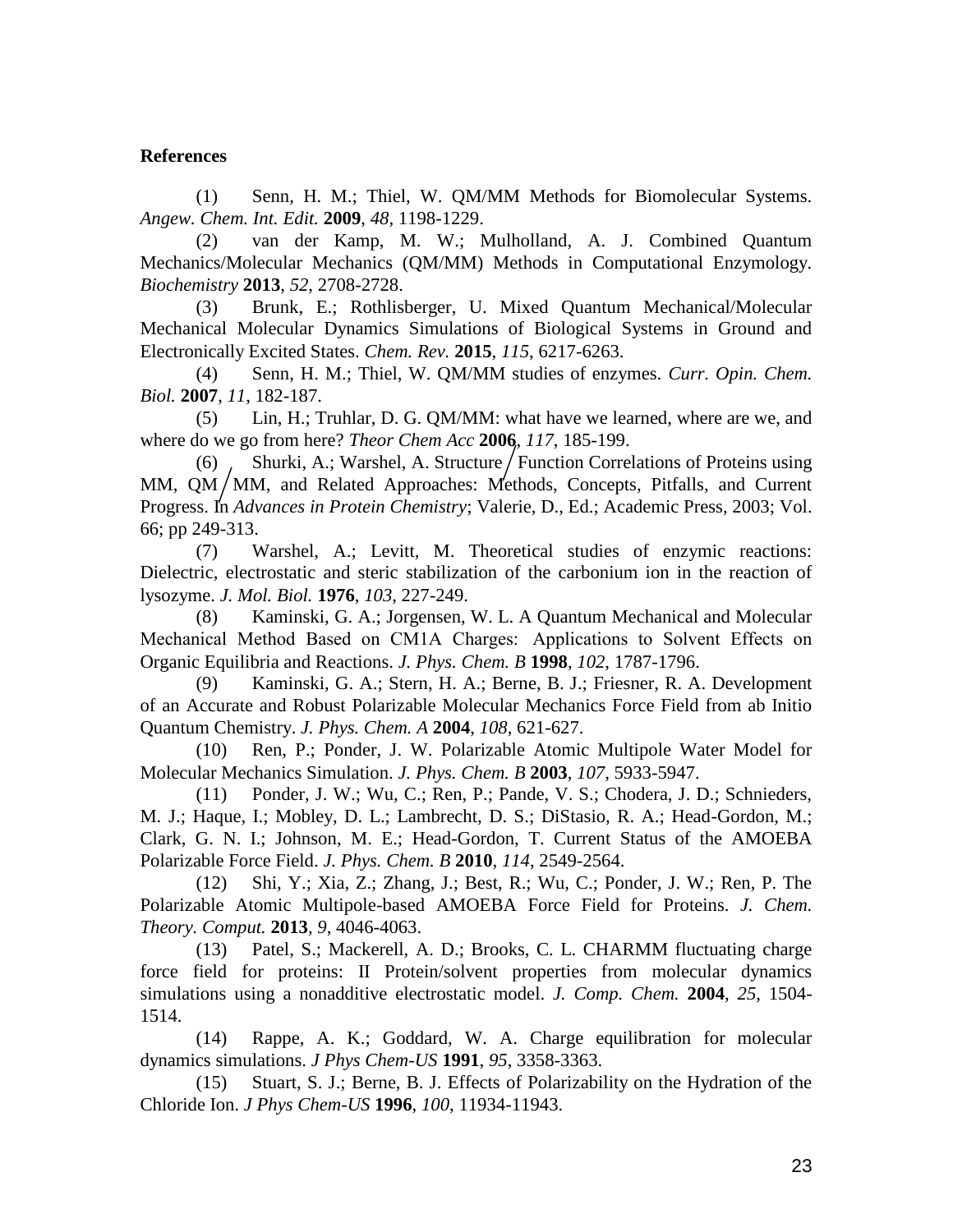(16) Lamoureux, G.; MacKerell, A. D.; Roux, B. t. A simple polarizable model of water based on classical Drude oscillators. *J. Chem. Phys.* **2003**, *119*, 5185-5197.

(17) Vorobyov, I.; Anisimov, V. M.; Greene, S.; Venable, R. M.; Moser, A.; Pastor, R. W.; MacKerell, A. D. Additive and Classical Drude Polarizable Force Fields for Linear and Cyclic Ethers. *J. Chem. Theory. Comput.* **2007**, *3*, 1120-1133.

(18) Jiang, W.; Hardy, D. J.; Phillips, J. C.; MacKerell, A. D.; Schulten, K.; Roux, B. High-Performance Scalable Molecular Dynamics Simulations of a Polarizable Force Field Based on Classical Drude Oscillators in NAMD. *J. Phys. Chem. Lett.* **2011**, *2*, 87-92.

(19) Yu, H.; Whitfield, T. W.; Harder, E.; Lamoureux, G.; Vorobyov, I.; Anisimov, V. M.; MacKerell, A. D.; Roux, B. Simulating Monovalent and Divalent Ions in Aqueous Solution Using a Drude Polarizable Force Field. *J. Chem. Theory. Comput.* **2010**, *6*, 774-786.

(20) Anisimov, V. M.; Lamoureux, G.; Vorobyov, I. V.; Huang, N.; Roux, B.; MacKerell, A. D. Determination of Electrostatic Parameters for a Polarizable Force Field Based on the Classical Drude Oscillator. *J. Chem. Theory. Comput.* **2005**, *1*, 153-168.

(21) Lamoureux, G.; Roux, B. Modeling induced polarization with classical Drude oscillators: Theory and molecular dynamics simulation algorithm. *J. Chem. Phys.* **2003**, *119*, 3025-3039.

(22) Illingworth, C. J. R.; Gooding, S. R.; Winn, P. J.; Jones, G. A.; Ferenczy, G. G.; Reynolds, C. A. Classical Polarization in Hybrid QM/MM Methods. *J. Phys. Chem. A* **2006**, *110*, 6487-6497.

(23) Illingworth, C. J. R.; Parkes, K. E.; Snell, C. R.; Marti, S.; Moliner, V.; Reynolds, C. A. The effect of MM polarization on the QM/MM transition state stabilization: application to chorismate mutase. *Mol Phys* **2008**, *106*, 1511-1515.

(24) Lopes, P. E. M.; Huang, J.; Shim, J.; Luo, Y.; Li, H.; Roux, B.; MacKerell, A. D. Polarizable Force Field for Peptides and Proteins Based on the Classical Drude Oscillator. *J. Chem. Theory. Comput.* **2013**, *9*, 5430-5449.

(25) Geerke, D. P.; Thiel, S.; Thiel, W.; van Gunsteren, W. F. QM-MM interactions in simulations of liquid water using combined semi-empirical/classical Hamiltonians. *Phys. Chem. Chem. Phys.* **2008**, *10*, 297-302.

(26) Boulanger, E.; Thiel, W. Solvent Boundary Potentials for Hybrid QM/MM Computations Using Classical Drude Oscillators: A Fully Polarizable Model. *J. Chem. Theory. Comput.* **2012**, *8*, 4527-4538.

(27) Boulanger, E.; Thiel, W. Toward QM/MM Simulation of Enzymatic Reactions with the Drude Oscillator Polarizable Force Field. *J. Chem. Theory. Comput.* **2014**, *10*, 1795-1809.

(28) Zhu, X.; Lopes, P. E. M.; MacKerell, A. D. Recent developments and applications of the CHARMM force fields. *WIREs Comput Mol Sci* **2012**, *2*, 167-185.

(29) Cornell, W. D.; Cieplak, P.; Bayly, C. I.; Gould, I. R.; Merz, K. M.; Ferguson, D. M.; Spellmeyer, D. C.; Fox, T.; Caldwell, J. W.; Kollman, P. A. A Second Generation Force Field for the Simulation of Proteins, Nucleic Acids, and Organic Molecules. *J. Am. Chem. Soc.* **1995**, *117*, 5179-5197.

(30) Kaminski, G. A.; Friesner, R. A.; Tirado-Rives, J.; Jorgensen, W. L. Evaluation and Reparametrization of the OPLS-AA Force Field for Proteins via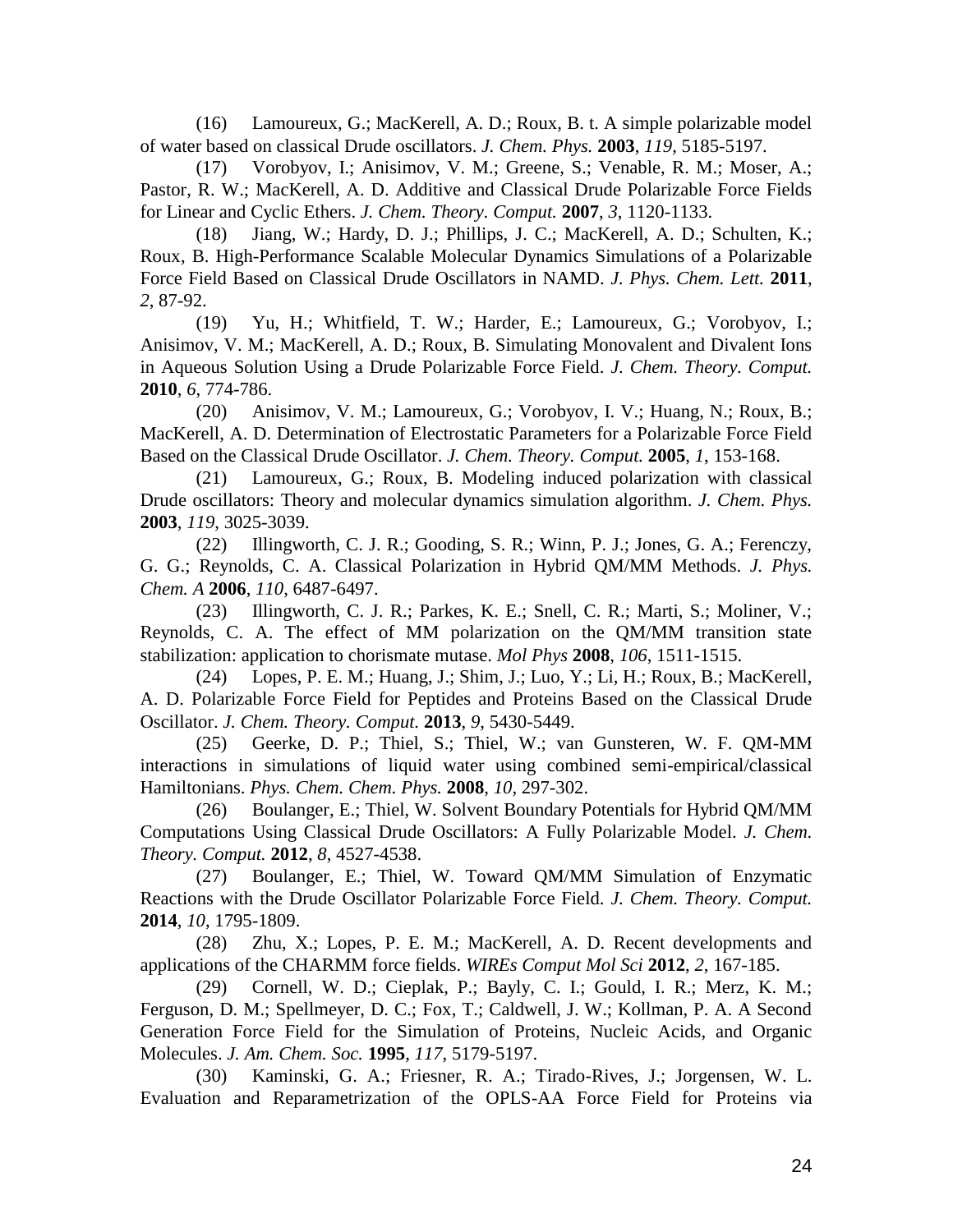Comparison with Accurate Quantum Chemical Calculations on Peptides. *J. Phys. Chem. B* **2001**, *105*, 6474-6487.

(31) Thole, B. T. Molecular polarizabilities calculated with a modified dipole interaction. *Chem Phys* **1981**, *59*, 341-350.

(32) Harder, E.; Anisimov, V. M.; Vorobyov, I. V.; Lopes, P. E. M.; Noskov, S. Y.; MacKerell, A. D.; Roux, B. Atomic Level Anisotropy in the Electrostatic Modeling of Lone Pairs for a Polarizable Force Field Based on the Classical Drude Oscillator. *J. Chem. Theory. Comput.* **2006**, *2*, 1587-1597.

(33) Billeter, S. R.; Turner, A. J.; Thiel, W. Linear scaling geometry optimisation and transition state search in hybrid delocalised internal coordinates. *Phys. Chem. Chem. Phys.* **2000**, *2*, 2177-2186.

(34) Zhu, F.; Hummer, G. Pore opening and closing of a pentameric ligandgated ion channel. *Proc. Natl. Acad. Sci. U.S.A.* **2010**, *107*, 19814-19819.

(35) Rosta, E.; Nowotny, M.; Yang, W.; Hummer, G. Catalytic mechanism of RNA backbone cleavage by ribonuclease H from quantum mechanics/molecular mechanics simulations. *J. Am. Chem. Soc.* **2011**, *133*, 8934-8941.

(36) Ganguly, A.; Thaplyal, P.; Rosta, E.; Bevilacqua, P. C.; Hammes-Schiffer, S. Quantum Mechanical/Molecular Mechanical Free Energy Simulations of the Self-Cleavage Reaction in the Hepatitis Delta Virus Ribozyme. *J. Am. Chem. Soc.* **2014**, *136*, 1483-1496.

(37) Zhang, S.; Ganguly, A.; Goyal, P.; Bingaman, J. L.; Bevilacqua, P. C.; Hammes-Schiffer, S. Role of the Active Site Guanine in the glmS Ribozyme Self-Cleavage Mechanism: Quantum Mechanical/Molecular Mechanical Free Energy Simulations. *J. Am. Chem. Soc.* **2015**, *137* 784-798.

(38) Lans, I.; Medina, M.; Rosta, E.; Hummer, G.; Garcia-Viloca, M.; Lluch, J. M.; González-Lafont, À. Theoretical Study of the Mechanism of the Hydride Transfer between Ferredoxin, ÄINADP+ Reductase and NADP+: The Role of Tyr303. *J. Am. Chem. Soc.* **2012**, *134*, 20544-20553.

(39) ChemShell, a Computational Chemistry Shell, see [http://www.chemshell.org.](http://www.chemshell.org/)

(40) Sherwood, P.; de Vries, A. H.; Guest, M. F.; Schreckenbach, G.; Catlow, C. R. A.; French, S. A.; Sokol, A. A.; Bromley, S. T.; Thiel, W.; Turner, A. J.; Billeter, S.; Terstegen, F.; Thiel, S.; Kendrick, J.; Rogers, S. C.; Casci, J.; Watson, M.; King, F.; Karlsen, E.; Sjøvoll, M.; Fahmi, A.; Schäfer, A.; Lennartz, C. QUASI: A general purpose implementation of the QM/MM approach and its application to problems in catalysis. *Journal of Molecular Structure: THEOCHEM* **2003**, *632*, 1-28.

(41) Metz, S.; Kästner, J.; Sokol, A. A.; Keal, T. W.; Sherwood, P. ChemShell—a modular software package for QM/MM simulations. *WIREs Comput Mol Sci* **2014**, *4*, 101-110.

(42) Becke, A. D. A new mixing of Hartree–Fock and local density-functional theories. *J. Chem. Phys.* **1993**, *98*, 1372-1377.

(43) Becke, A. D. Density-functional thermochemistry. III. The role of exact exchange. *J. Chem. Phys.* **1993**, *98*, 5648-5652.

(44) Schäfer, A.; Horn, H.; Ahlrichs, R. Fully optimized contracted Gaussian basis sets for atoms Li to Kr. *J. Chem. Phys.* **1992**, *97*, 2571-2577.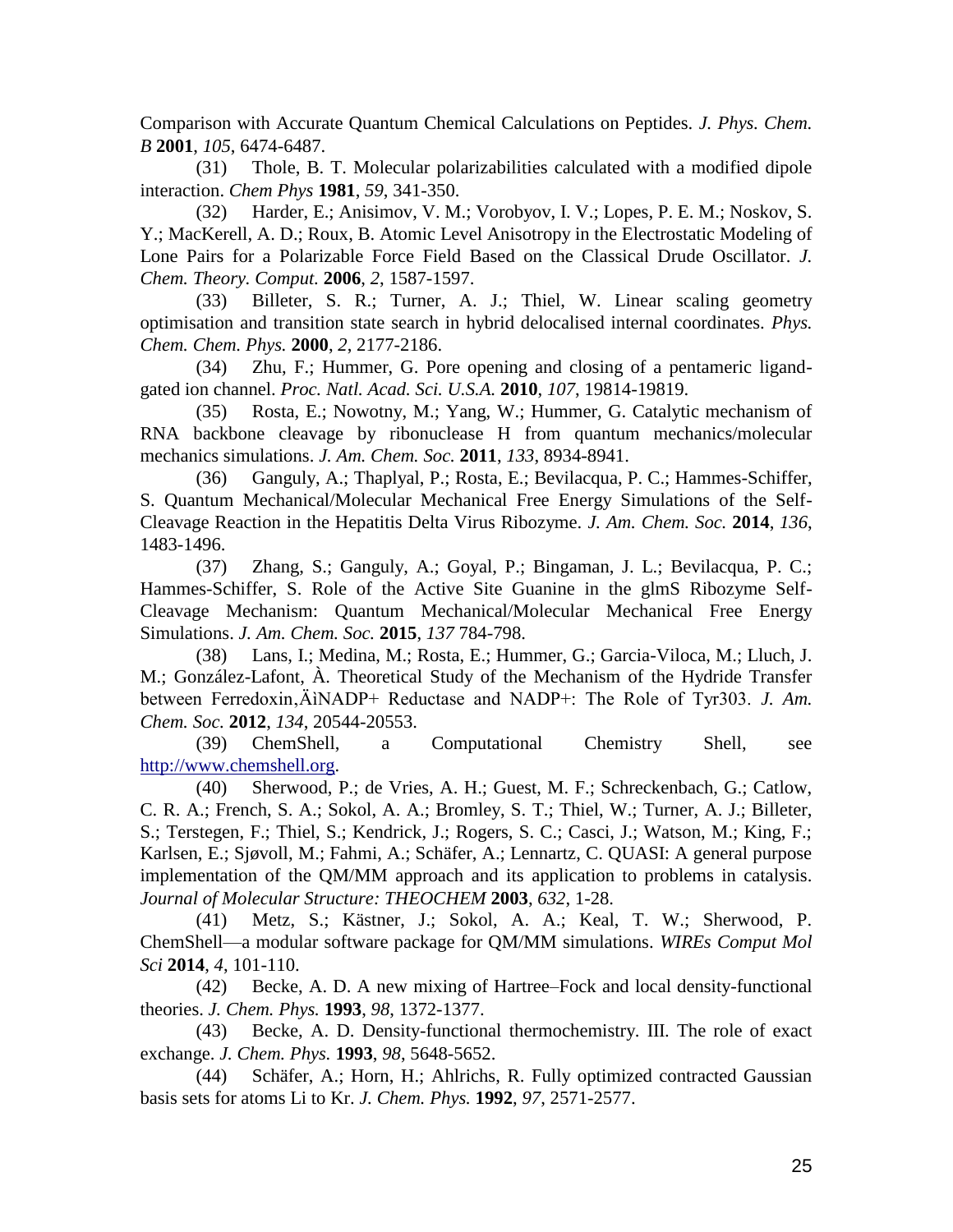(45) Weber, W.; Thiel, W. Orthogonalization corrections for semiempirical methods. *Theor Chem Acc* **2000**, *103*, 495-506.

(46) Dral, P. O.; Wu, X.; Spörkel, L.; Koslowski, A.; Thiel, W. Semiempirical Quantum-Chemical Orthogonalization-Corrected Methods: Benchmarks for Ground-State Properties. *J. Chem. Theory. Comput.* **2016**, *12*, 1097-1120.

(47) Dral, P. O.; Wu, X.; Spörkel, L.; Koslowski, A.; Weber, W.; Steiger, R.; Scholten, M.; Thiel, W. Semiempirical Quantum-Chemical Orthogonalization-Corrected Methods: Theory, Implementation, and Parameters. *J. Chem. Theory. Comput.* **2016**, *12*, 1082-1096.

(48) Ahlrichs, R.; Bär, M.; Häser, M.; Horn, H.; Kölmel, C. Electronic structure calculations on workstation computers: The program system turbomole. *Chem. Phys. Lett.* **1989**, *162*, 165-169.

(49) Thiel, W. MNDO2004 Max-Planck-Institut für Kohlenforschung; Mülheim an der Ruhr, Germany, 2004, 2004.

(50) Forrester, T. R.; Smith, W. DL-POLY program;Daresbury Laboratory: Daresbury, Warrington, England, 1996.

(51) MacKerell, A. D.; Bashford, D.; Bellott, M.; Dunbrack, R. L.; Evanseck, J. D.; Field, M. J.; Fischer, S.; Gao, J.; Guo, H.; Ha, S.; Joseph-McCarthy, D.; Kuchnir, L.; Kuczera, K.; Lau, F. T. K.; Mattos, C.; Michnick, S.; Ngo, T.; Nguyen, D. T.; Prodhom, B.; Reiher, W. E.; Roux, B.; Schlenkrich, M.; Smith, J. C.; Stote, R.; Straub, J.; Watanabe, M.; Wiórkiewicz-Kuczera, J.; Yin, D.; Karplus, M. All-Atom Empirical Potential for Molecular Modeling and Dynamics Studies of Proteins. *J. Phys. Chem. B* **1998**, *102*, 3586-3616.

(52) Lamoureux, G.; Harder, E.; Vorobyov, I. V.; Roux, B.; MacKerell Jr, A. D. A polarizable model of water for molecular dynamics simulations of biomolecules. *Chem. Phys. Lett.* **2006**, *418*, 245-249.

(53) Benighaus, T.; Thiel, W. Long-Range Electrostatic Effects in QM/MM Studies of Enzymatic Reactions: Application of the Solvated Macromolecule Boundary Potential. *J. Chem. Theory. Comput.* **2011**, *7*, 238-249.

(54) Kast, P.; Hartgerink, J. D.; Asif-Ullah, M.; Hilvert, D. Electrostatic Catalysis of the Claisen Rearrangement:  Probing the Role of Glu78 in Bacillus subtilis Chorismate Mutase by Genetic Selection. *J. Am. Chem. Soc.* **1996**, *118*, 3069-3070.

(55) Senn, H. M.; Thiel, S.; Thiel, W. Enzymatic Hydroxylation in p-Hydroxybenzoate Hydroxylase:  A Case Study for QM/MM Molecular Dynamics. *J. Chem. Theory. Comput.* **2005**, *1*, 494-505.

(56) Claeyssens, F.; Harvey, J. N.; Manby, F. R.; Mata, R. A.; Mulholland, A. J.; Ranaghan, K. E.; Schütz, M.; Thiel, S.; Thiel, W.; Werner, H.-J. High-Accuracy Computation of Reaction Barriers in Enzymes. *Angew. Chem. Int. Ed.* **2006**, *45*, 6856- 6859.

(57) Mata, R. A.; Werner, H.-J.; Thiel, S.; Thiel, W. Toward accurate barriers for enzymatic reactions: QM/MM case study on p-hydroxybenzoate hydroxylase. *J. Chem. Phys.* **2008**, *128*, 025104-025108.

(58) Billeter, S. R.; Hanser, C. F. W.; Mordasini, T. Z.; Scholten, M.; Thiel, W.; van Gunsteren, W. F. Molecular dynamics study of oxygenation reactions catalysed by the enzyme p-hydroxybenzoate hydroxylase. *Phys. Chem. Chem. Phys.* **2001**, *3*, 688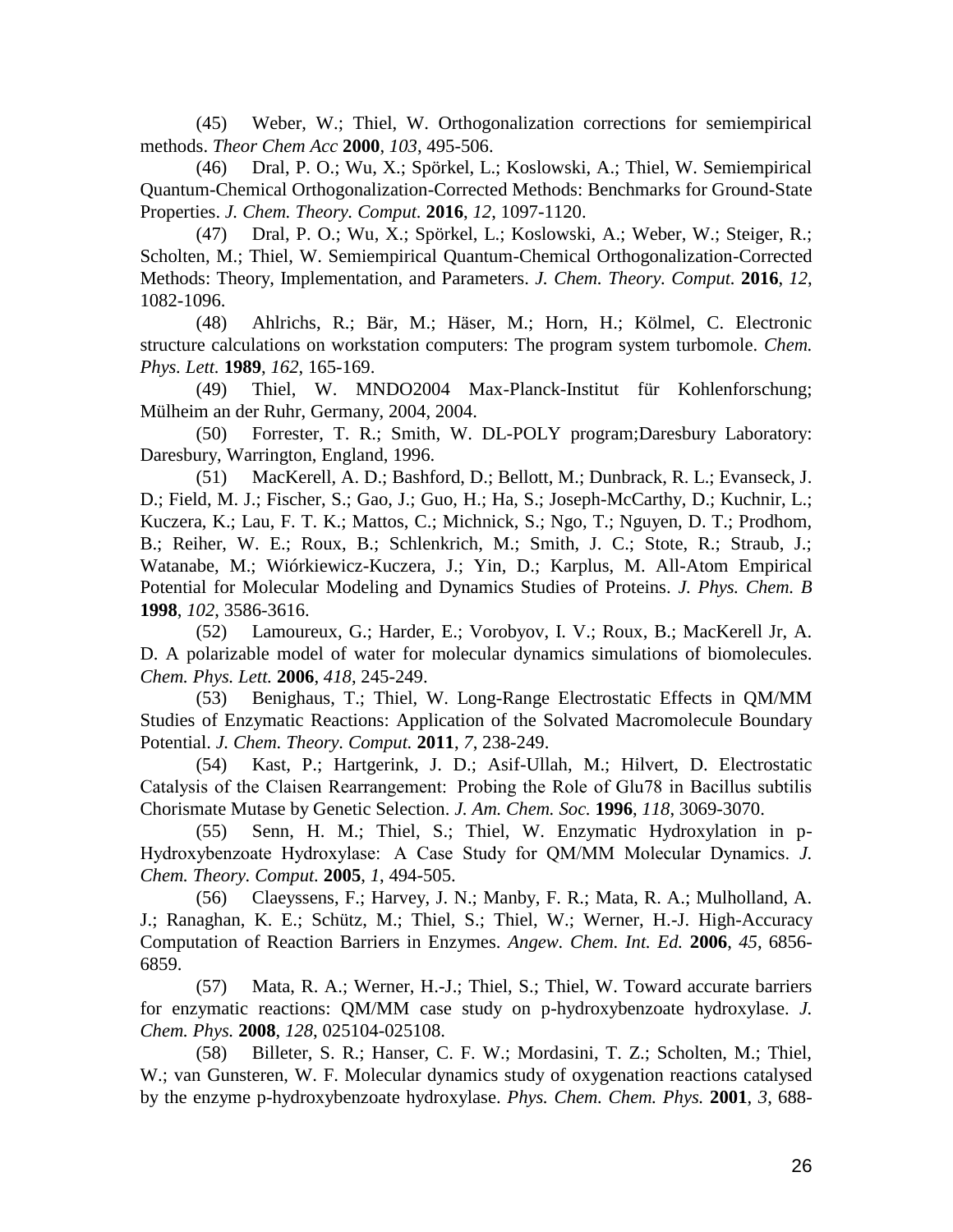695.

(59) Ridder, L.; Mulholland, A. J.; Rietjens, I. M. C. M.; Vervoort, J. A Quantum Mechanical/Molecular Mechanical Study of the Hydroxylation of Phenol and Halogenated Derivatives by Phenol Hydroxylase. *J. Am. Chem. Soc.* **2000**, *122*, 8728- 8738.

(60) Ridder, L.; Harvey, J. N.; Rietjens, I. M. C. M.; Vervoort, J.; Mulholland, A. J. Ab Initio QM/MM Modeling of the Hydroxylation Step in p-Hydroxybenzoate Hydroxylase. *J. Phys. Chem. B* **2003**, *107*, 2118-2126.

(61) Van Berkel, W. J. H.; Müller, F. The temperature and pH dependence of some properties of p-hydroxybenzoate hydroxylase from Pseudomonas fluorescens. *Eur J Biochem* **1989**, *179*, 307-314.

(62) Vervoort, J.; Rietjens, I. M. C. M.; van Berkel, W. J. H.; Veeger, C. Frontier orbital study on the 4-hydroxybenzoate-3-hydroxylase-dependent activity with benzoate derivatives. *Eur J Biochem* **1992**, *206*, 479-484.